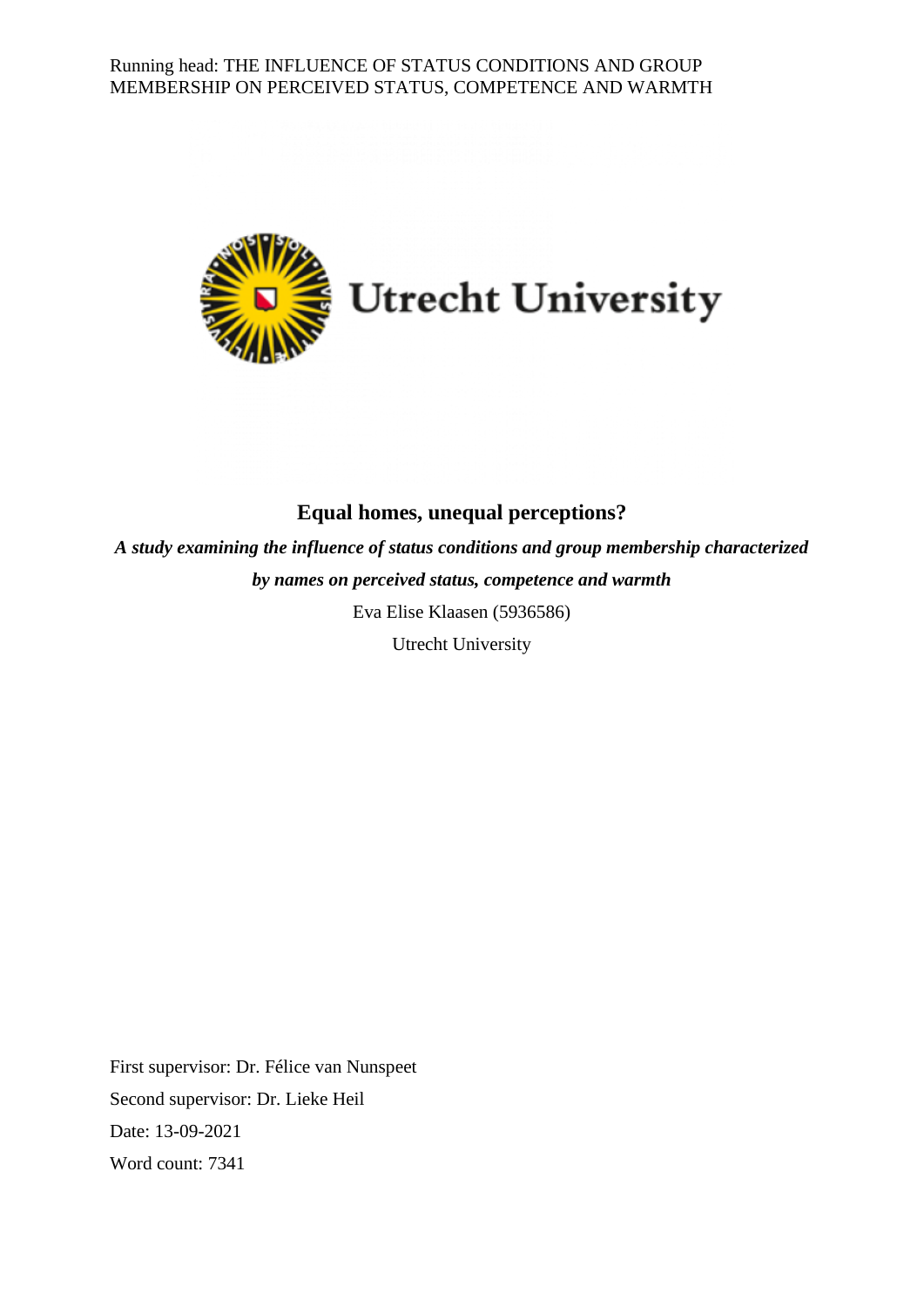#### **Abstract**

The Stereotype Content Model proposes that perceived social structure, such as competition and status, predicts stereotypes on the dimensions of warmth and competence. The dimension of warmth includes elements of sociability and morality. Competence includes agency and status. In general, high-status individuals are evaluated as being more competent and warm than their low-status counterparts. Group membership might have an effect on this too since ingroup members are perceived as being more competent and warm than outgroup members. It is hypothesized that status, characterized by house type, and group membership, characterized by names, interact with each other and influence homeowner's competence and warmth evaluations. It is expected that low-status homeowners are evaluated lower in their competence and warmth than high-status homeowners and an outgroup homeowner is evaluated lower in their competence and warmth than the ingroup homeowner, with the interaction between the two variables enhancing this effect. Results show a main effect of status but not of group membership. No interaction between status and group membership is present. Interestingly, it was found that the outgroup homeowner was consistently evaluated lower in warmth, regardless of their status. Possible real world implications for this result might be increased inequality and decreased standard of life for the outgroup. The results provide future research directions regarding the influence of different competition contexts and different types of outgroups which are briefly touched upon in the discussion.

Keywords: *Stereotype Content Model, warmth, competence, status, group membership, ingroup, outgroup*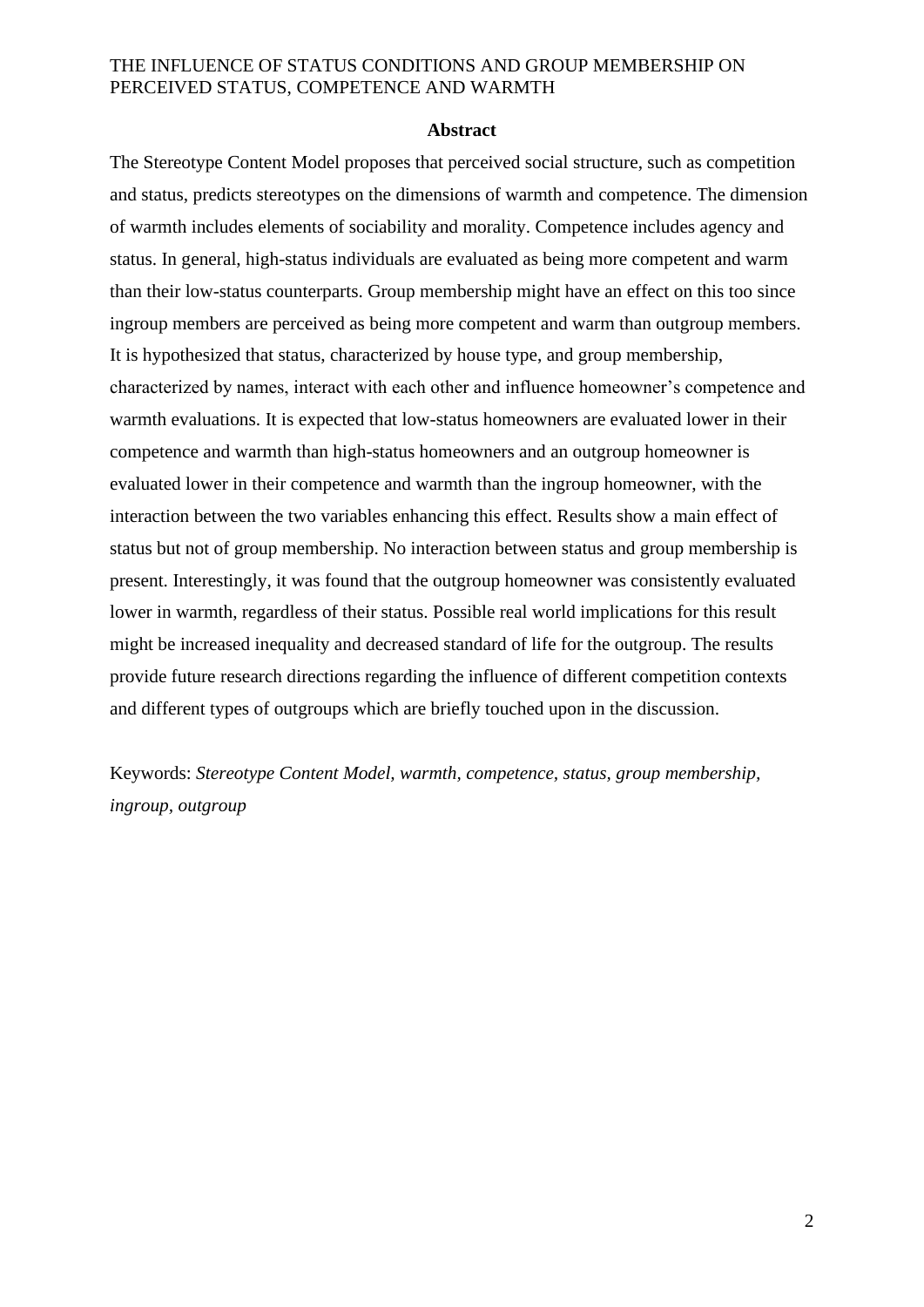#### **Theory**

#### **The Stereotype Content Model**

Stereotypes are present everywhere around the world, also in Dutch society, whether they are seemingly harmless ('women are kind and caring') or are starting to be seen as societal problems ('ethnic minorities are incompetent'). In order to paint a more complete picture of how and why these kinds of stereotypes emerge, Fiske, Cuddy and Glick (2007) have proposed the Stereotype Content Model (SCM). The SCM proposes that perceived social structure, such as competition and status, predicts stereotypes on the dimensions of warmth and competence (Cuddy et al., 2007; Cuddy, Fiske, & Glick, 2008; Fiske, 2018). Thus, competitive groups are perceived as cold, while cooperative groups are perceived as warm. Furthermore, relative status (from perceiver to target) predicts competence stereotypes. Highstatus groups are stereotyped as more competent than low-status groups (Oldmeadow & Fiske, 2007). In the meantime, researchers have created a more comprehensive model than the SCM in which communion (getting along) and agency (getting ahead) have been discussed to be the most important in social evaluation (Abele, Ellemers, Fiske, Koch, & Yzerbyt, 2020). However, for the sake of the current study, the SCM will be used as the main framework, and thus, instead of agency and communion, warmth and competence will be the focus of the current study. In particular, the conjoined influence of perceived status and perceived group membership on warmth and competence evaluations will be thoroughly discussed and examined.

#### **Warmth and competence**

The dimension of warmth includes elements of sociability, such as kindness, and morality, such as honesty (Fiske, Cuddy, & Glick, 2007; Fiske, Cuddy, Glick, & Xu, 2002). Competence on the other hand includes agency and status. Correct evaluations of these dimensions are beneficial to survival as it might provide valuable information about an individual's willingness to cooperate or compete with the perceiver (Fiske et al., 2002). For example, a warmth-evaluation can provide information about the intent with which the individual will carry out their actions. Additionally, a competence evaluation can provide valuable information about the ability of the individual to carry out said intent (Bodenhausen, Kang, & Peery, 2012; Fiske et al., 2002). With this information in mind, the perceiver can decide how to engage in interaction with the individual. When the individual seems more likely to compete with the perceiver (for resources for example), the perceiver can decide to steer clear from interaction. When the perceiver is fairly sure the individual will want to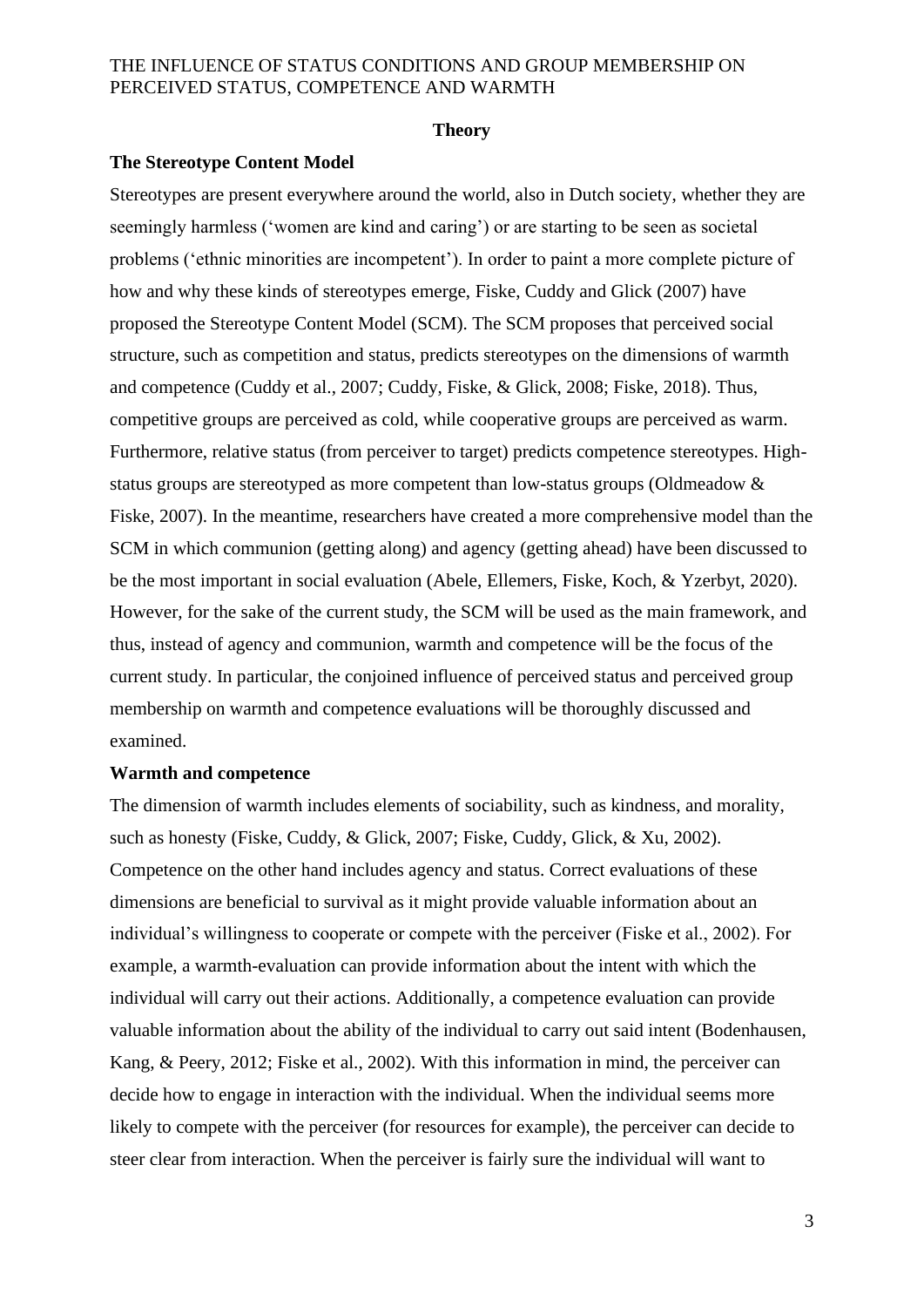cooperate, the perceiver can decide to interact. Both the warmth and competence dimensions emerge consistently in social evaluations, however, research showed that warmth has primacy over competence (Fiske, Cuddy, & Glick, 2007; Hack, Goodwin, & Fiske. 2013; Ybarra, Chan, & Park, 2001).

Social evaluations can elicit four different stereotypes regarding warmth and competence; high warmth/high competence, high/low, low/low and low/high. These four different stereotypes predict four emotions (admiration, pity, contempt, envy) which in turn, through the Behaviour from Intergroup Affect and Stereotypes (BIAS) map, predict discrimination in the form of active help or harm and passive help or harm (Cuddy, Fiske, & Glick, 2008). For example, the elderly are a group that is stereotyped as warm but incompetent, eliciting pity. In Dutch society they are being actively helped through pensions and elderly discounts but in turn are passively harmed in the form of neglect by putting them in elderly homes. Furthermore, anger and contempt are directed towards those who are perceived as a drain on society and whose negative outcomes are perceived as stemming from their own choices rather than from uncontrollable circumstances (Cuddy, Fiske, & Glick, 2008). Native Dutch people are for example more likely to feel contempt towards Turkish and Moroccan immigrants, attributing the low-status jobs immigrants often occupy to their incompetence instead of external factors (Dijker, 1987; Dijker, Koomen, Van den Heuvel, & Frijda, 1996).

#### **Status stereotypes**

According to the BIAS map, passive facilitation happens to high-status groups, whereas lowstatus groups are more likely to be passively harmed (Cuddy, Fiske, & Glick, 2008). This phenomenon can be seen in day-to-day life; high-status groups, such as white men, are seen to become more influential and affluent, whereas low-status groups, such as ethnic minorities, still face both active and passive discrimination like physical violence and labour discrimination (Bryant-Davis, Adams, Alejandre, & Gray, 2017; Cuddy, Fiske, & Glick, 2008; Lazos, 2012). Ethnic minorities are less likely to get invited for a job interview than their white majority counterparts and are also less likely to occupy higher academic level jobs (Andriessen, Nievers, Dagevos, & Faulk, 2012; Lazos, 2012; McGinnity, & Lunn, 2011). Andriessen et al. (2012) specifically found that applicants with a Dutch name were more likely to receive an invitation for a job interview than applicants with a non-Dutch name, while the submitted resumés for both groups were identical. Furthermore, generally speaking, immigrants and ethnic minorities also receive a lower warmth evaluation compared to the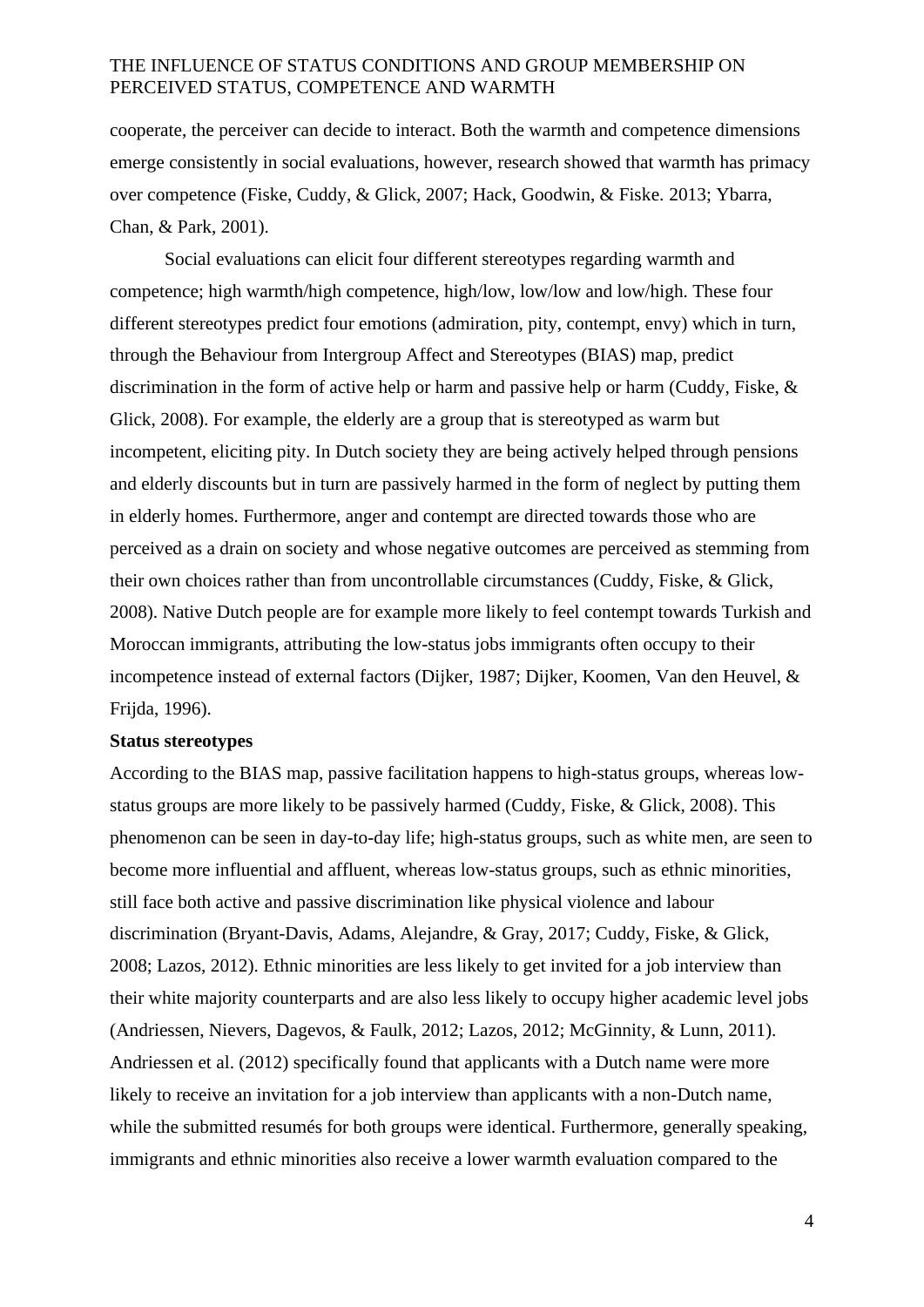white majority in the United States and in the Netherlands (Lee & Fiske, 2006; Schalk-Soekar, Van de Vijver, & Hoogsteder, 2004). This often results in active harm in the form of physical and verbal aggression towards ethnic minorities.

According to the SCM, disadvantages such as labour discrimination and aggression occur because low-status groups are predominantly evaluated as less competent and warm than high-status groups (Cuddy et al., 2009). Oldmeadow and Fiske (2007) managed to research the extent to which the SCM correctly predicts how social structure influences stereotypes on the warmth and competence dimensions, by conducting an experiment in which status was manipulated. In this study, two conditions were used, a high- and a lowstatus one. The different conditions were represented by an image of an expensive and a lessexpensive house respectively. The participants were asked to imagine the person that would live there and rate this imaginary homeowner on their perceived warmth and competence. It was found that status influenced the way in which the anonymous imaginary homeowner was perceived on the warmth and competence dimensions. Homeowners in the high-status condition were attributed more competence and warmth than their low-status counterparts (Oldmeadow, & Fiske, 2007). However, this research did not take into account the possible effects that a target's perceived group membership can have on warmth and competence evaluations while categorization on the basis of group membership is an important part of the SCM.

#### **Perceived group membership**

Perceived group membership can influence behaviour towards a target through outgroup derogation and ingroup favouritism. Specifically, through outgroup derogation, members of an outgroup are less likely to be aided when in need of help and generally evoke negative emotions such as anxiety, insecurity or threat when encountered by ingroup members (Pryor et al., 2004; Stephan, & Stephan, 1985). Additionally, ingroup favouritism can influence behaviour towards an ingroup member. Ingroup favouritism is the tendency to favour one's ingroup when it comes to behaviour, decisions and attitudes (Turner, Brown, & Tajfel, 1979). Ingroup members are treated more favourably and experience advantages that outgroup members do not. Ingroup members are most often evaluated as more agreeable and competent and experience milder punishments than outgroup members (Everett, Faber, & Crockett, 2015). In- and outgroup membership can be determined by characteristics as seemingly negligible as accents, facial features and names (Gaither, Pauker, Slepian, & Sommers, 2016; Henrich, & Henrich, 2007; Kasof, 1993).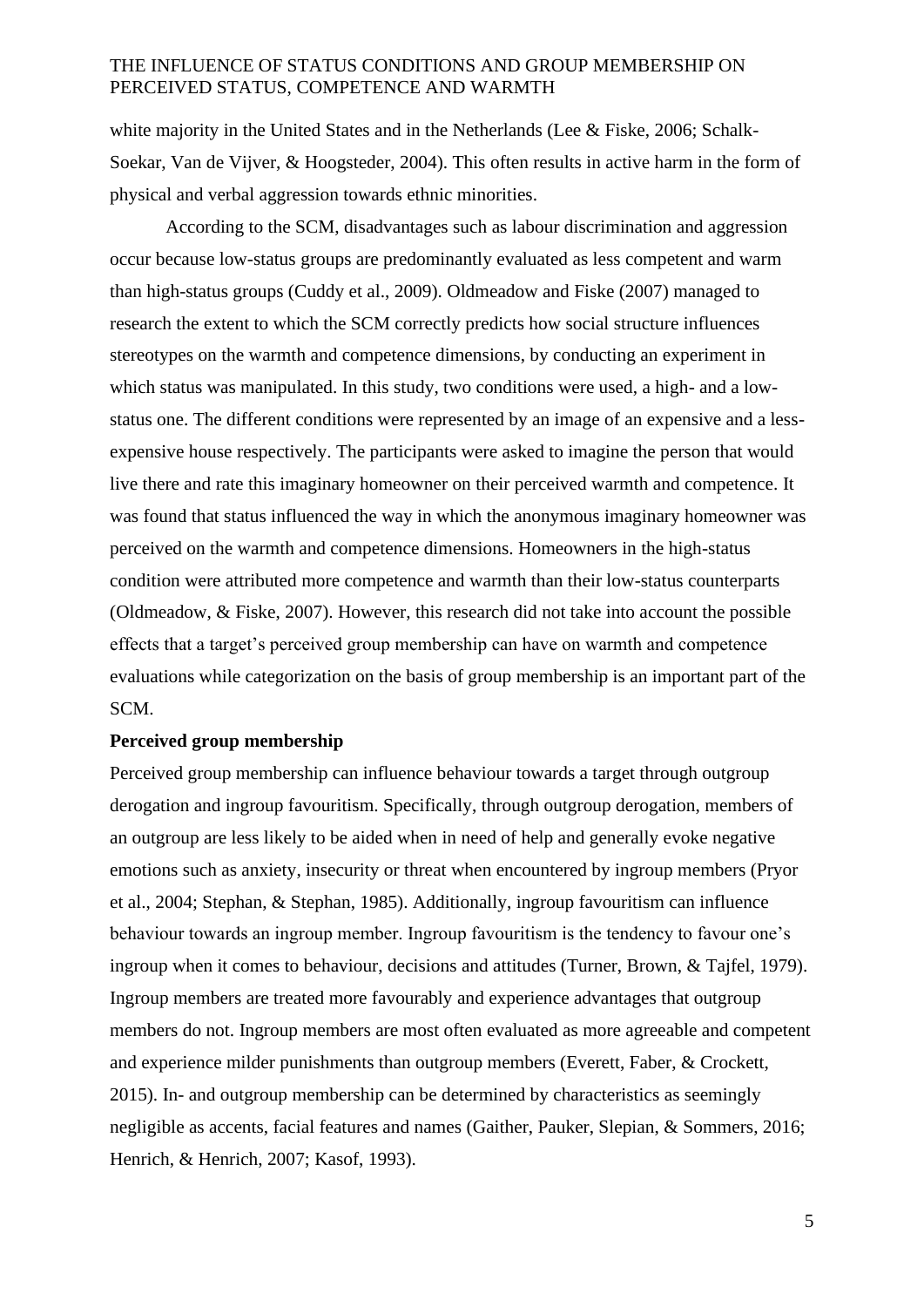#### **Integration of literature**

As was found by Oldmeadow and Fiske (2007), status matters in the evaluation of individuals' warmth and competence. Individuals that are perceived to be low-status because of the house they are said to own are generally evaluated as less warm and competent than individuals that own a high-status house. The influence that status has on warmth and competence can subsequently influence the behaviour that is exuded towards low-status individuals and bring them disadvantages that they would otherwise not experience (SCM, BIAS map; Cuddy, Fiske, & Glick, 2008; Fiske, Cuddy, & Glick 2007). Furthermore, it can increase the inequality present in today's society as low-status individuals get less opportunities to increase their status while high-status individuals are known to be actively facilitated in benefiting themselves (Cuddy et al., 2008; Cuddy et al., 2009).

Additionally, perceived group membership is known to influence the evaluation of individuals' warmth and competence, possibly through the processes of outgroup derogation and ingroup favouritism (Cuddy et al., 2009; Pryor et al., 2004; Stephan, & Stephan, 1985; Turner et al., 1979). Group membership is known to predict success on the labour market and subsequently influences welfare and wellbeing (McGinnity, & Lunn, 2011). Ingroup members are known to be generally favoured and evaluated higher in warmth and competence than outgroup members (Cuddy et al., 2009; Everett et al., 2015). This results in ingroup members experiencing benefits that outgroup members do not by being chosen for a better job or getting the benefit of the doubt when pulled over by police (Andriessen et al., 2012; Bryant-Davis et al., 2017). At the same time, outgroup members are actively prevented from experiencing benefits through disadvantaging and derogating them (Pryor et al., 2004; Stephan, & Stephan, 1985). This fosters the inequality present in society because ingroup members increasingly experience more benefits relative to outgroup members. Subsequently, outgroup members experience increasingly more disadvantages relative to ingroup members (Everett et al., 2015; Pryor et al., 2004; Stephan, & Stephan, 1985). Thus, both status and perceived group membership play a part in warmth and competence evaluations and can indirectly affect individuals' lives in extensive ways. Therefore it is important to further the understanding of the interaction between status and perceived group membership regarding the joint influence they have on warmth and competence evaluations.

# **The current study**

The proposed research question for the current research is as follows: What is the influence of status stereotypes when combined with an ingroup- or outgroup name on a homeowner's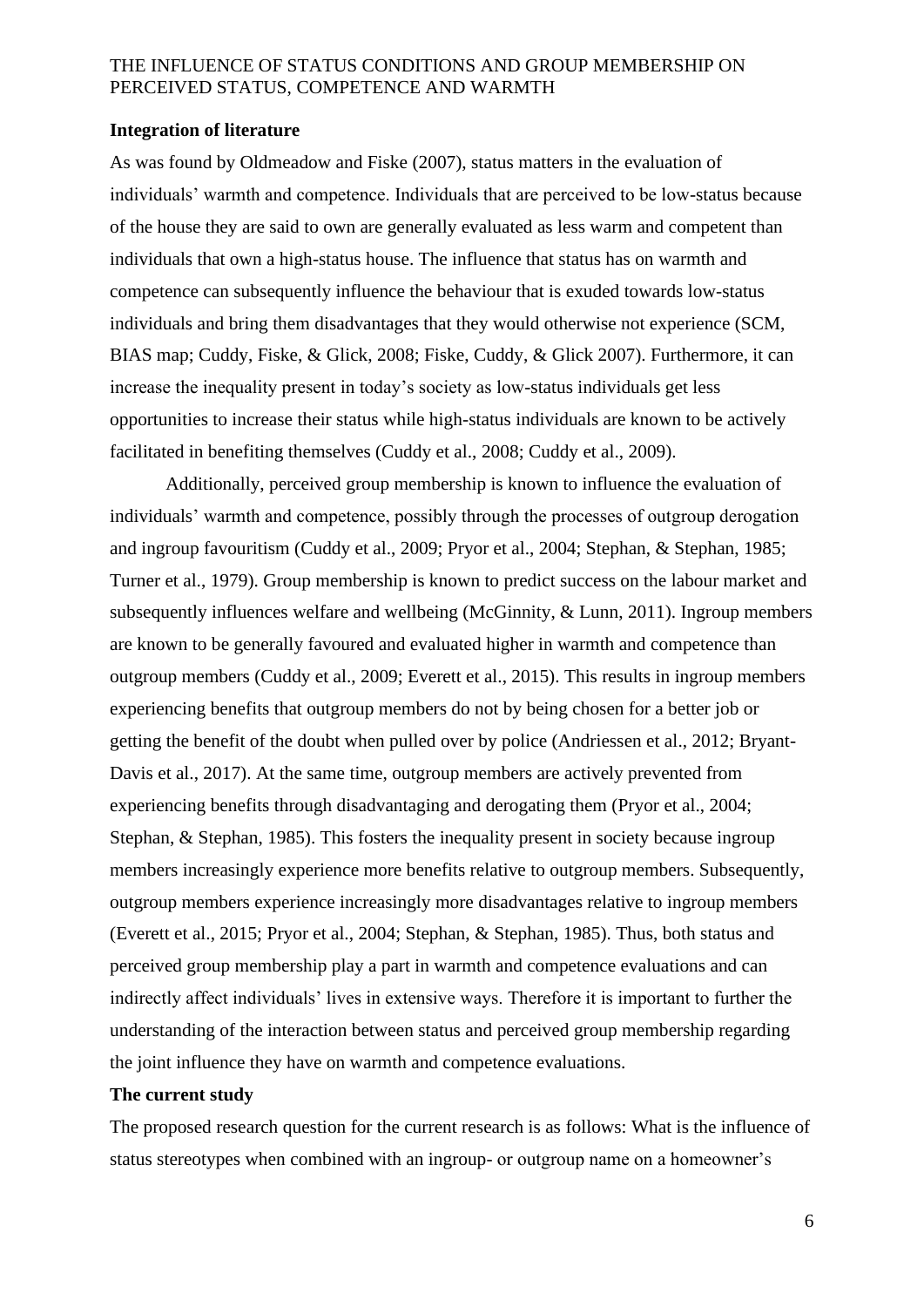perceived status, competence and warmth? Several hypotheses have been formulated in order to provide an answer to the research question. First of all, just as Oldmeadow and Fiske (2007) found, it is expected that low-status homeowners will be evaluated significantly lower on their perceived status, competence and warmth evaluation than high-status homeowners. Furthermore, based on research showing that ingroup members are generally evaluated higher regarding perceived status, warmth and competence than outgroup members, it is expected that homeowners with an ingroup name will be evaluated higher than outgroup members on their perceived status, warmth and competence (Cuddy et al., 2009). In the current Dutch research context, Dutch males are part of the ingroup, whereas non-Dutch males with a nonwestern background are part of the outgroup.

Additionally, several hypotheses have been formulated in order to find an answer to the extent of the joint influence of status and perceived group membership. It is argued that in Dutch society, homeownership by the Dutch ingroup is more salient than homeownership by the non-Dutch outgroup. Consequently, it is expected that there will be no difference in status, competence and warmth evaluation between the ingroup condition and control condition in both the low-status house and high-status house condition. Furthermore, both outgroup derogation and ingroup favouritism are expected to have an influence on the status, competence and warmth evaluations. Therefore, it is expected that ingroup membership yields a more positive status, competence and warmth evaluation than outgroup membership, with status condition interacting with group membership. It is hypothesized that this will result in a more positive evaluation of high status ingroup members than high status outgroup members while low status ingroup members are evaluated less favourably than high status ingroup members, but low status outgroup members are evaluated a lot less favourably than high status ingroup members. Figure 1 provides a schematic overview of the expected effects.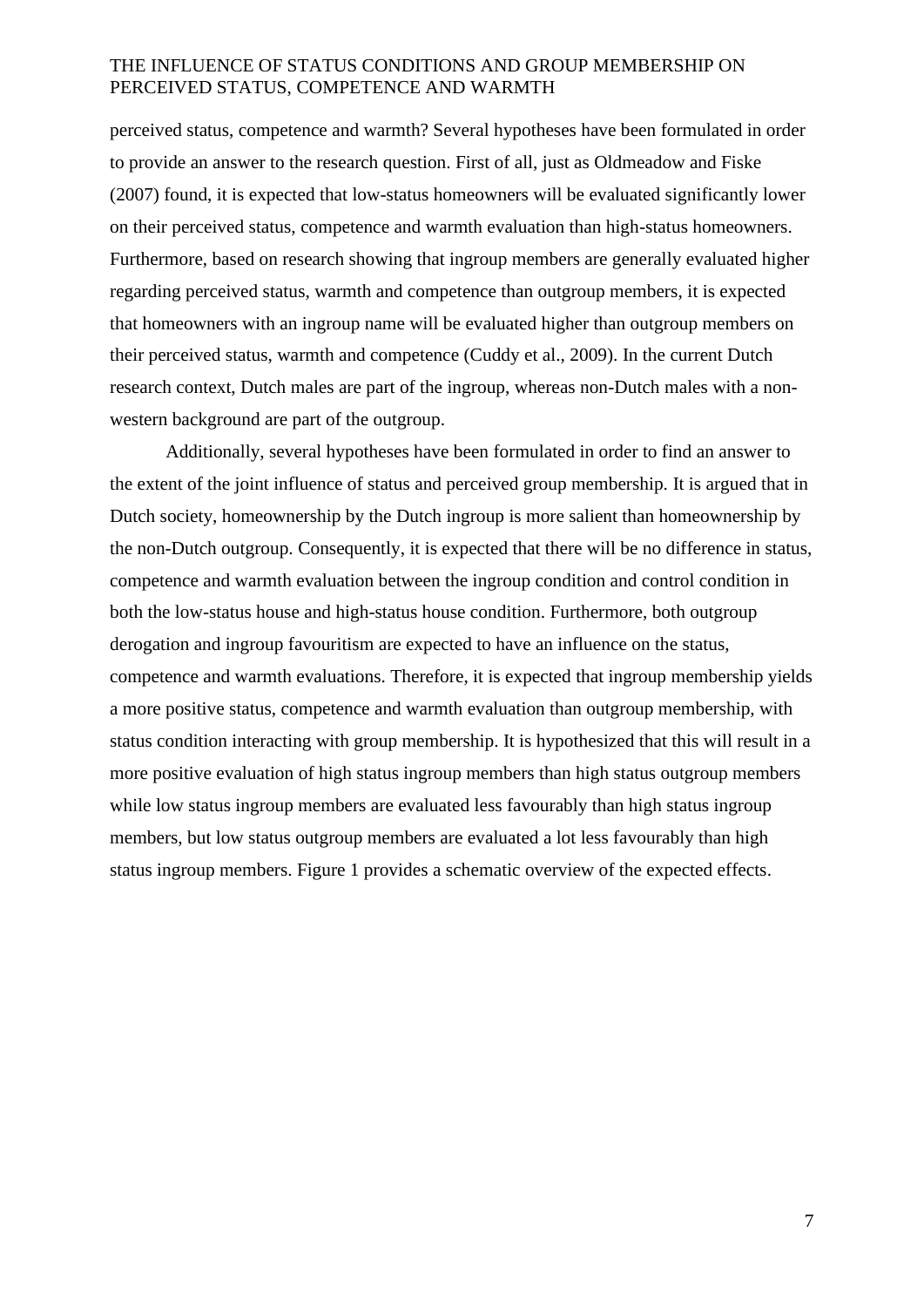

#### **Figure 1**

#### *Moderation Model of the Proposed Effect*

*Note*. Ingroup membership and control group increase and outgroup membership decreases perceived status, competence and warmth in both status conditions. It is proposed that there is an interaction between status and group membership. Summarized: high status ingroup  $= ++$ , low status ingroup  $= +$ , high status outgroup  $= -$ , low status outgroup  $= -$ .

#### **Method**

#### **Participants and design**

Participants were gathered using the personal network of the researcher. Additionally, the Utrecht University platform of SONA was used to reach participants. A total of 154 participants were gathered. The sample had an average age of  $28,36$  years  $(SD = 11.91)$ . 42 participants indicated to be male ( $M = 34.12$ ,  $SD = 14.88$ ), 108 indicated to be female ( $M =$ 26.21,  $SD = 9.82$ ) and no participants filled out 'other' when asked for their sex. 142 participants indicated to identify most with the Dutch culture, 9 participants indicated to identify most with a western culture other than Dutch. Finally, only 3 participants indicated to identify most with a non-western culture. Most participants indicated to have obtained a university Bachelor's degree as their highest education (69; 44,8%).

The current study's design was a 2 (House: high-status vs. low-status house; betweenparticipants)  $\times$  5 (Name: no name vs. Dutch male name vs. non-Dutch male name vs. female Dutch name vs. gender-neutral Dutch name; within-participants) mixed design. Which house condition participants encountered was randomised between participants. In both the highstatus and low-status conditions all five names were presented and randomised within participants, with the exception of the no name-condition, which was shown first in both status conditions. Both the female Dutch name and the gender-neutral Dutch name were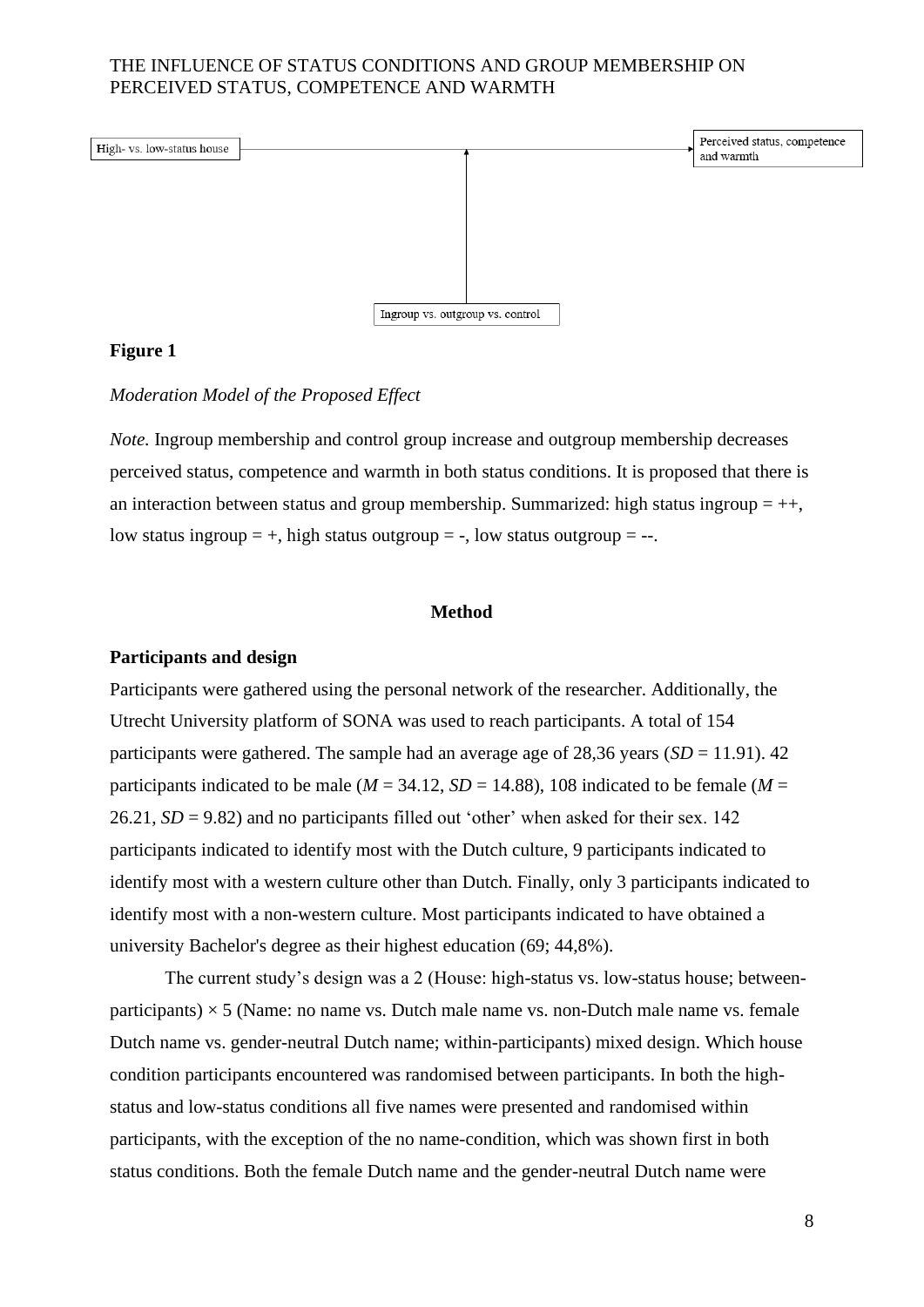included for data collection purposes related to other research. Hence, these names were not included in the data-analyses reported here.

# **Manipulation**

**Status.** The status stereotypes were induced by using a high-status and low-status house. These houses were represented by an image of an expensive, higher class house and a cheaper, lower class house respectively (Figure 2; Figure 3). Since Oldmeadow and Fiske (2007) did not share any images of the two houses they used for their study, it was decided to stay as close to their descriptions as possible, while adhering to Dutch architecture.

**Group membership.** Group membership was indicated by using different names. The names that were used in this study represented the different group memberships where the Dutch male name (Ruben) represented the ingroup and the non-Dutch male name (Erdem) represented the outgroup. All names were picked from a set of stimuli from a pilot study which showed significant differences between the evaluations on morality, sociability, status and competence of these different stimuli groups (Van Nunspeet, Pireddu, & Ellemers, manuscript in preparation). The pairing and order of the different stimuli (house  $\times$  name) were randomised between and within participants respectively.



**Figure 2** *An Example of a High-Status House.*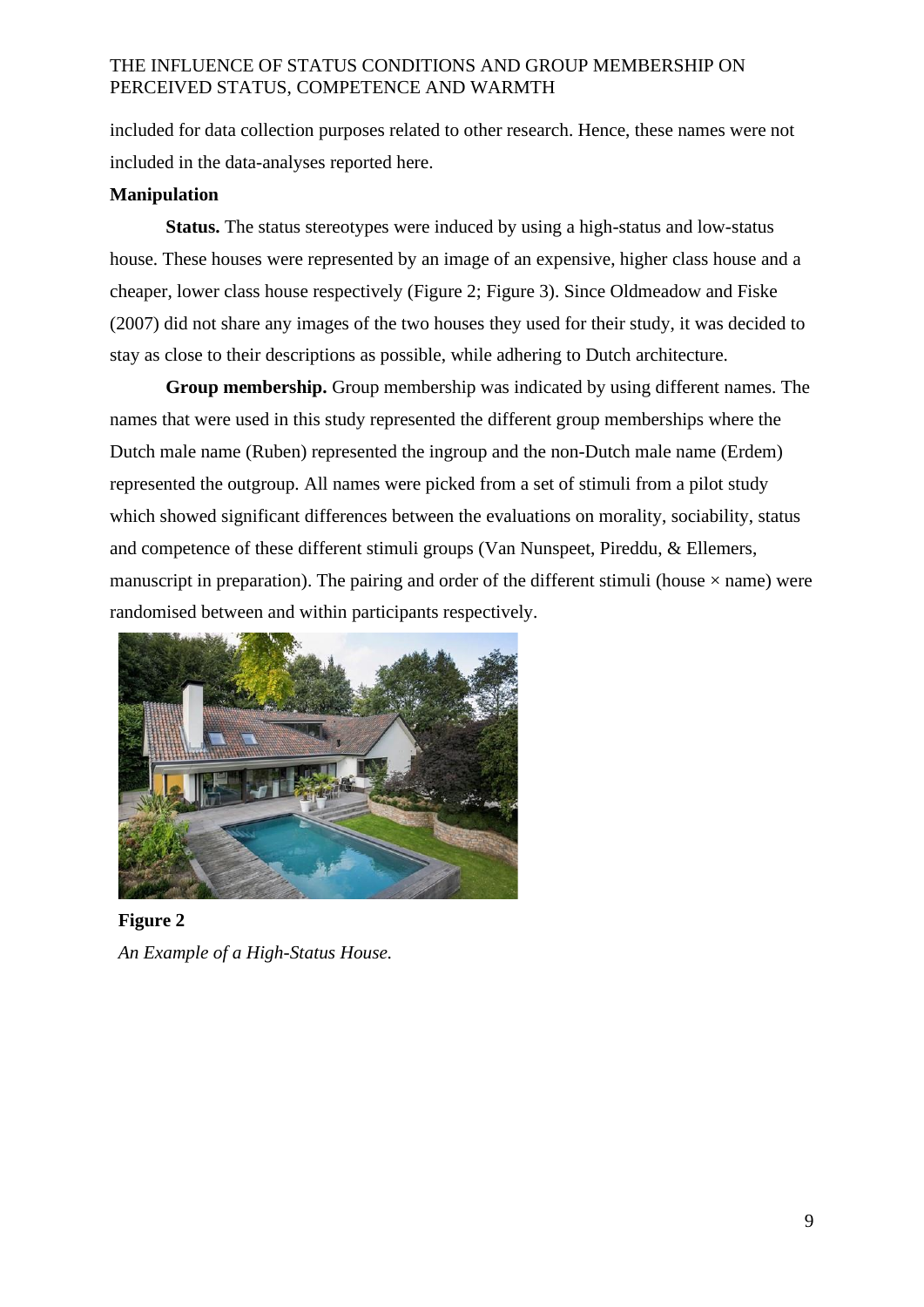

### **Figure 3**

*An Example of a Low-Status House.*

#### **Measures**

In order to measure target evaluation, three separate measures were used.

**Perceived target status.** Perceived status was measured in a similar vein as in the study of Oldmeadow and Fiske (2007), by presenting participants with three items that asked the participant to score the target on. The three items were ''How prestigious are the jobs held by those in this house likely to be?'', ''How economically successful do you think these people would be?'', and ''How prestigious a car do you think these people would drive?''. The answer options ranged from 'not at all' to 'extremely' on a six point Likert-scale ranging from 1-6. In the no name condition the perceived status was used as a manipulation check for the effectiveness of the different houses in conveying status. Cronbach's  $\alpha$  over all conditions was . 975. None of the used items needed to be reversed.

**Perceived target competence.** In order to measure the target's competence evaluation, the participant was asked to score the target on both their competence. This was done in a similar vein as in the study of Oldmeadow and Fiske (2007). Competence items included 'competent', 'intelligent', 'efficient' and 'capable'. These were to be scored through a six point Likert-scale with response options ranging from 'not at all' to 'extremely' from 1- 6. Cronbach's α for these items over all conditions was .958. None of the used items needed to be reversed.

**Perceived target warmth.** The target's warmth evaluation was measured similarly to the competence evaluation. Warmth items included 'friendly', 'warm', 'trustworthy' and 'sincere'. A debate is present in the literature regarding the dimensions of warmth. Some argue that warmth can be split into two dimensions. For exploratory purposes, a factor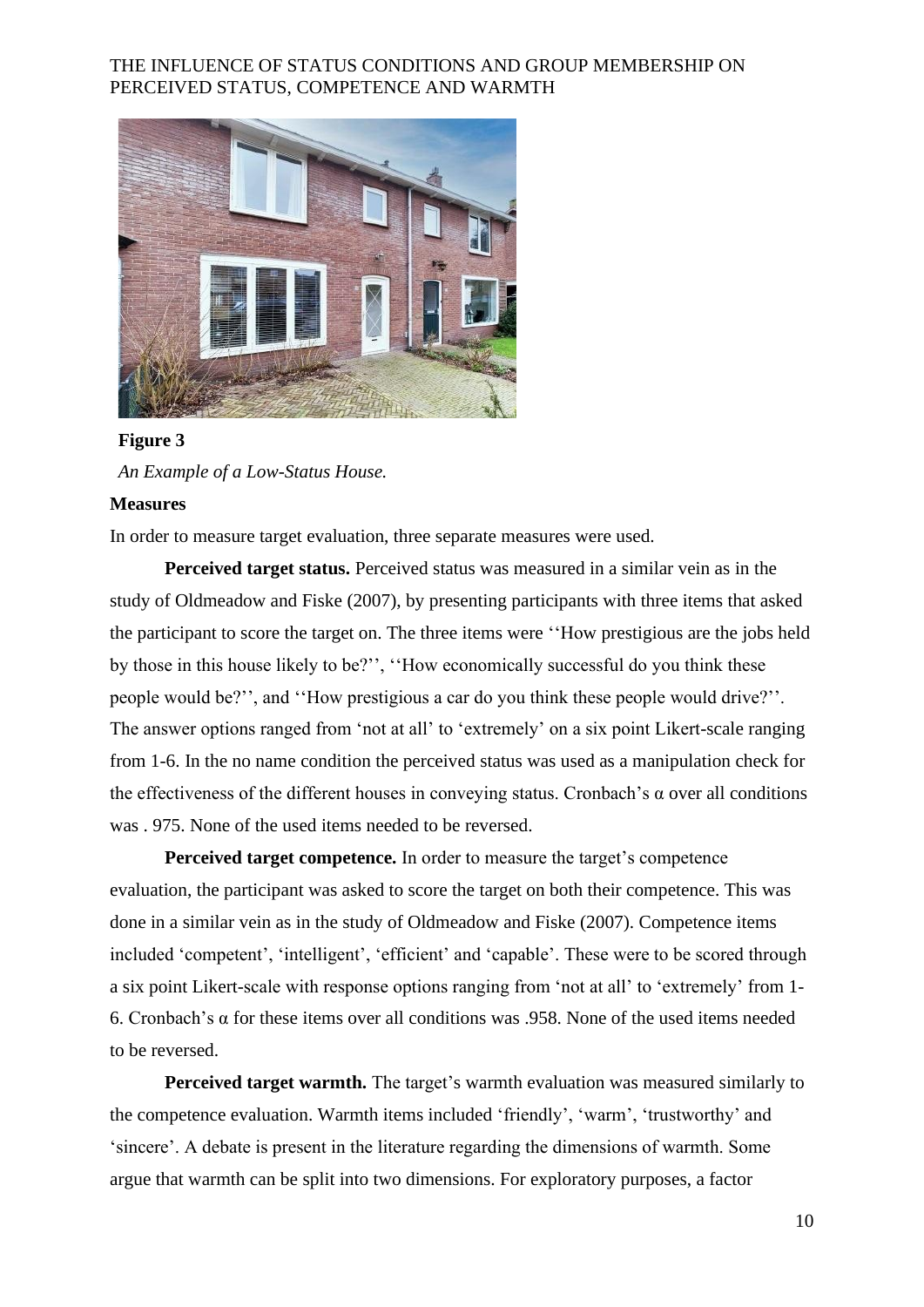analysis was conducted in order to examine whether or not the warmth measures consisted of more than one dimension. The factor analysis suggested there was only one dimension represented in these four items, which explained 87,99% of the variance. Cronbach's α over all conditions for these items was .935. None of the used items needed to be reversed.

#### **Procedure**

The experiment was conducted through Qualtrics where the participant was directed to through an online link. After clicking the link, the participant was presented with an informed consent. After they agreed to participate in the experiment, the experiment commenced. Each participant was either assigned to the high-status or low-status condition and thus was shown only high-status or low-status houses respectively. The participant was presented with a screen on which an image of a house was shown, corresponding to the condition they were previously assigned to. In the no-name condition the participant was instructed to look at the image and to try to imagine what kind of person would live in such a house. The participant was asked to form an impression of the person's house, hobbies and social life. They were asked to answer the questions about the perceived status of the target and score the target on their competence and warmth after having a complete image of the person. Next, the participant was presented with a screen on which another image of a house is shown. They were presented with an altered version of the previous instruction. The alteration was as follows: "*Ruben lives in the depicted house. Try to imagine what kind of person Ruben is. Form an impression on what his life looks like, his hobbies and his social life. When you have a complete image of Ruben, answer the following questions*.". Afterwards, the participant once again had to answer questions regarding the homeowner's perceived status and competence and warmth evaluation. After completing this, the participant was once again presented with another image of a high-status house. They received the same instructions as in the previous screen, however, instead of Ruben, the name was changed to the outgroup name, Erdem. Furthermore, for both the Dutch female name and the Dutch gender neutral name, participants were presented with a house corresponding with the assigned condition. The same instructions as were used in the ingroup and outgroup name conditions were used, with only small alterations in order to adhere to the corresponding pronouns.

In total, the participant was presented with a high-status house five times, each time combined with another name (no name, Dutch male, non-Dutch male, Dutch female, Dutch gender neutral). For all participants, the no-name condition was shown first as it functioned as a control condition. The order in which the other name-conditions were presented was

11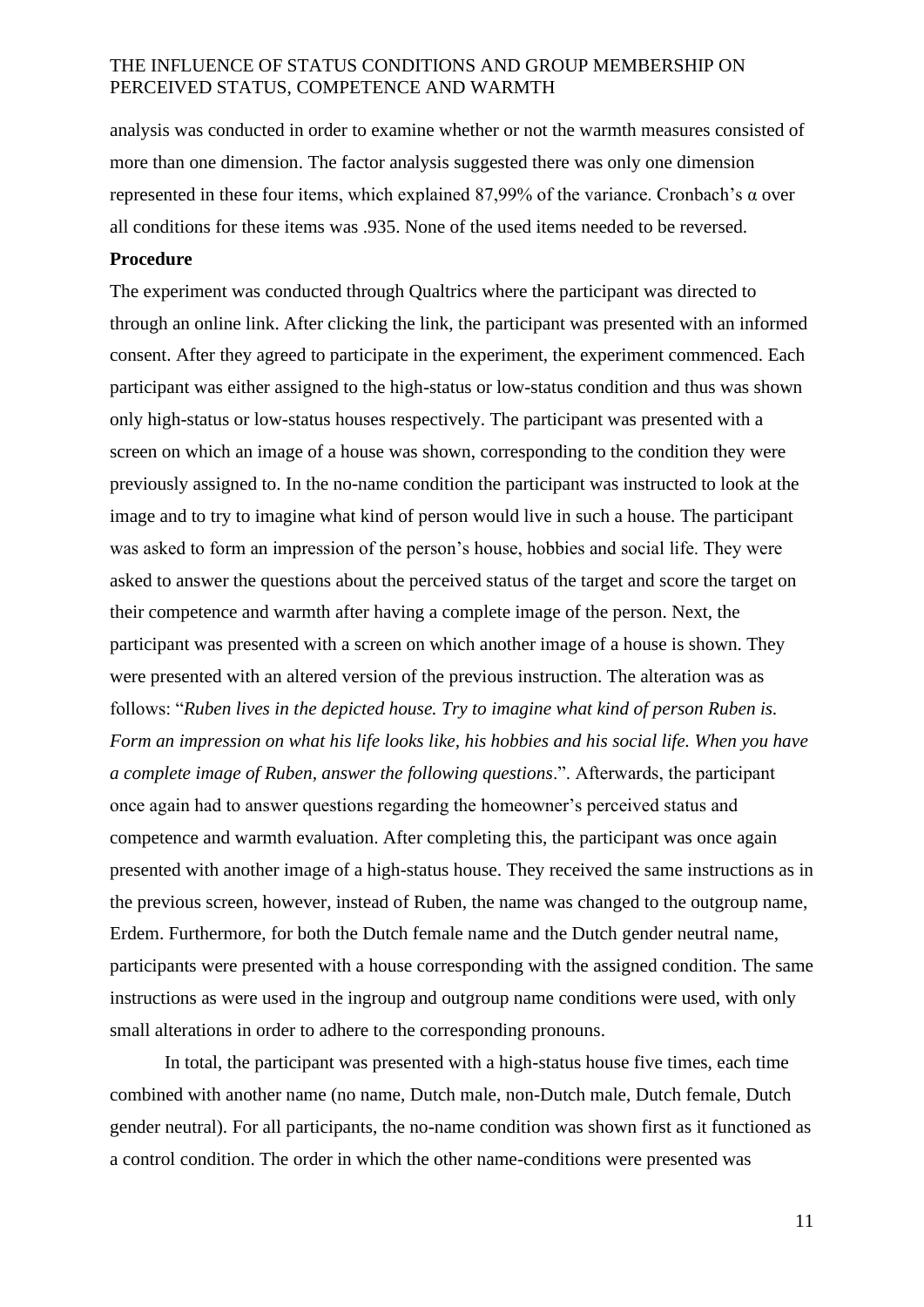randomised within participants. The procedure for both of the conditions were exactly the same regarding instructions. Only the presented images of the houses differed.

After scoring the fifth combination of house  $\times$  name, the participant was asked to fill out their demographic information. Upon completion of this, the participant was presented with a screen thanking them for their participation as well as a debriefing with information about the study's objective. The experiment had a duration of approximately fifteen minutes.

#### **Results**

The data was analysed by using IBM SPSS 26 (2019). A repeated measures ANOVA was carried out in order to test the hypotheses of the current study.

After checking assumptions for a repeated measures ANOVA, it was found that there were four potential outliers present in the current data. However, it was decided to include these outliers in order to reflect reality as closely as possible<sup>1</sup>. Furthermore, the data were not normally distributed, violating another assumption. However, since the repeated measures ANOVA is a test that is not sensitive to normality, it was decided to still run this test instead of a non-parametric alternative.

#### **General repeated measures ANOVA**

In order to test the hypotheses, one repeated measures ANOVA was carried out including group membership and target evaluation as within-subjects factors and with status condition as between-subjects factor. Mauchly's Test of Sphericity indicated a breach of sphericity regarding group membership,  $\gamma$ <sup>2</sup>(2) = 12,97, *p* = .002 and target evaluation,  $\gamma$ <sup>2</sup>(2) = 56,26, *p* < .001. Since Greenhouse-Geisser's ε was larger than 0,75 in both cases, Huynh-Feldt's correction was used.

To examine if the first hypothesis, namely that low-status homeowners were evaluated significantly lower than high-status homeowners, can be accepted or not, it was checked whether or not there was a main effect of status present. The results indicated there was a main effect of status condition present,  $F(1, 152) = 129.54$ ,  $p < .001$ ,  $p = .46$ . The high-status house was perceived as higher in status ( $M = 4.33$ ,  $SD = 0.70$ ) than the low-status house ( $M =$ 3.41,  $SD = 0.70$ ). Therefore, the first hypothesis can be accepted.

In order to examine the second hypothesis, stating that ingroup members will be evaluated significantly higher than outgroup members on all target evaluations, it was

 $1$  The same results regarding significance were found after carrying out a repeated measures ANOVA on the dataset where the outliers were deleted.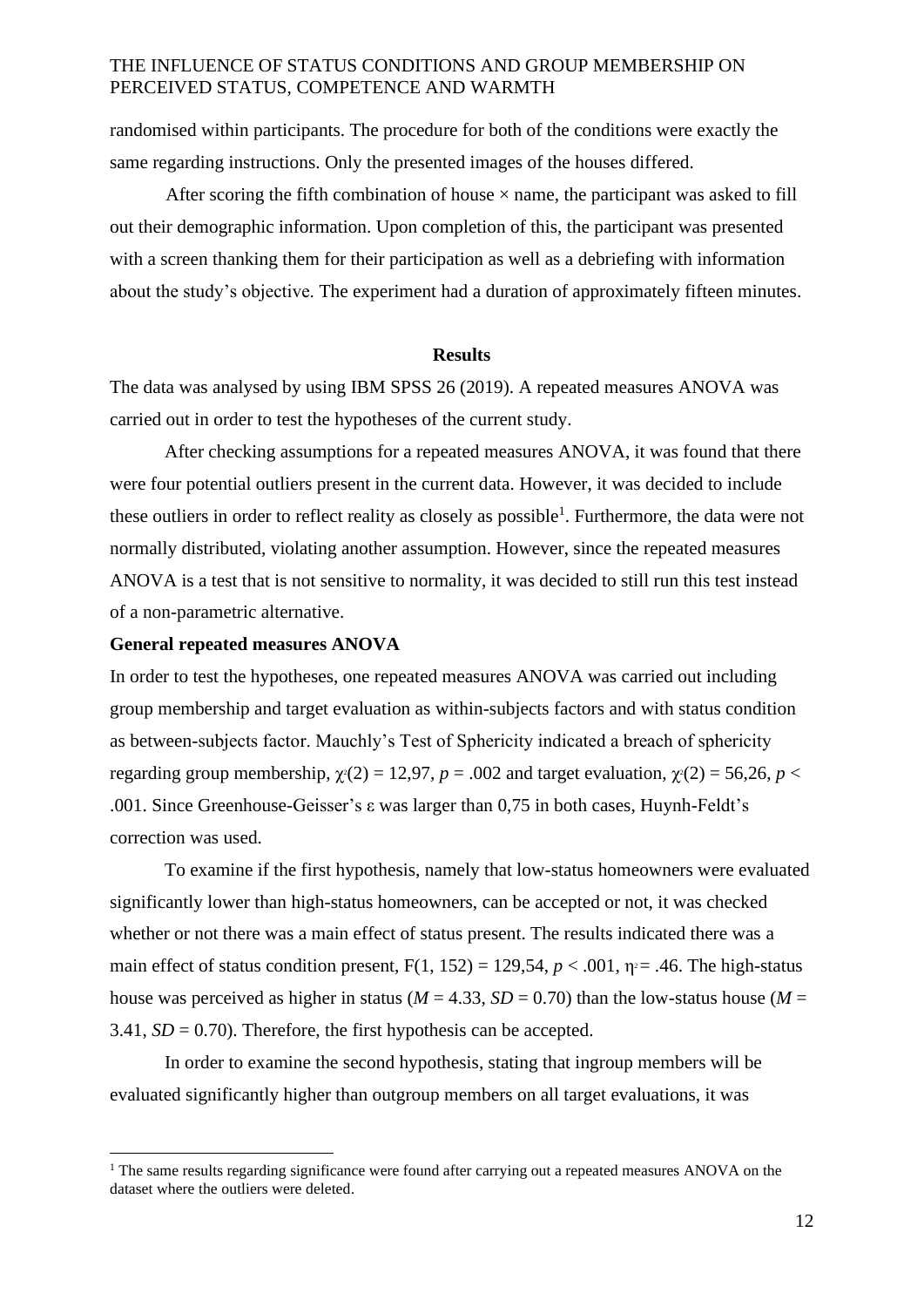checked whether or not a main effect of group membership was present. The results indicated that there was no main effect of group membership present  $F(1.88, 451.30) = 1.98$ ,  $p = .143$ . Therefore, the second hypothesis can be rejected.

Furthermore, in order to examine the third hypothesis, stating that group membership and status condition jointly influence target evaluations, it was checked whether or not there was an interaction effect present. The results suggested that there was no interaction present between group membership, status condition and type of evaluation, F(2.97, 451.30) = 2,58, *p*  = .054. Interestingly, the significance level is close to .05, indicating there might be an effect present that is worth unfolding.

Due to the significance level of the interaction between group membership, status condition and the target evaluations and the main effect of status, it was decided to separate the target evaluations in order to examine how the different evaluations behaved independently.

#### **Separation of target evaluations**

For each different target evaluation (status, competence, warmth), separate repeated measures ANOVAs were carried out in order to explore how these different evaluations were influenced by the independent variables of status condition and group membership.

**Status.** For status, Mauchly's Test of Sphericity indicated that the assumption of sphericity had not been violated,  $\gamma(2) = 0.52$ ,  $p = .77$ . As expected, the results indicated there was a main effect present of status condition on target's status evaluation,  $F(1, 152) = 515,21$ ,  $p < .001$ ,  $p = .77$ . The high-status house ( $M = 4.87$ ,  $SD = 0.75$ ) was perceived as higher in status than the low-status house (Low: 2.82,  $SD = 0.69$ ). Furthermore, the results suggested there was no main effect of group membership regarding target's status evaluation, F(2, 304)  $= 0.10$ ,  $p = .908$ . Additionally, the results indicated there was no interaction between group membership and status condition present in the current sample,  $F(2, 304) = 1.92$ ,  $p = .148$ .

**Competence.** For competence, Mauchly's Test of Sphericity indicated a breach of sphericity,  $\gamma(2) = 6,52$ ,  $p = .038$ . Since Greenhouse-Geisser's  $\varepsilon$  was bigger than 0,75, Huynh-Feldt's correction was used. The results indicated there was a main effect of status condition,  $F(1, 152) = 75,63, p < .001, \eta = .33$ . High-status homeowners ( $M = 4.4, SD = 0.71$ ) were evaluated as significantly more competent than low-status homeowners ( $M = 3.53$ ,  $SD =$ 0.74). Furthermore, the results suggested there was no main effect of group membership present,  $F(1.95, 297, 26) = 0.32$ ,  $p = .722$ . Additionally, the results suggested there was no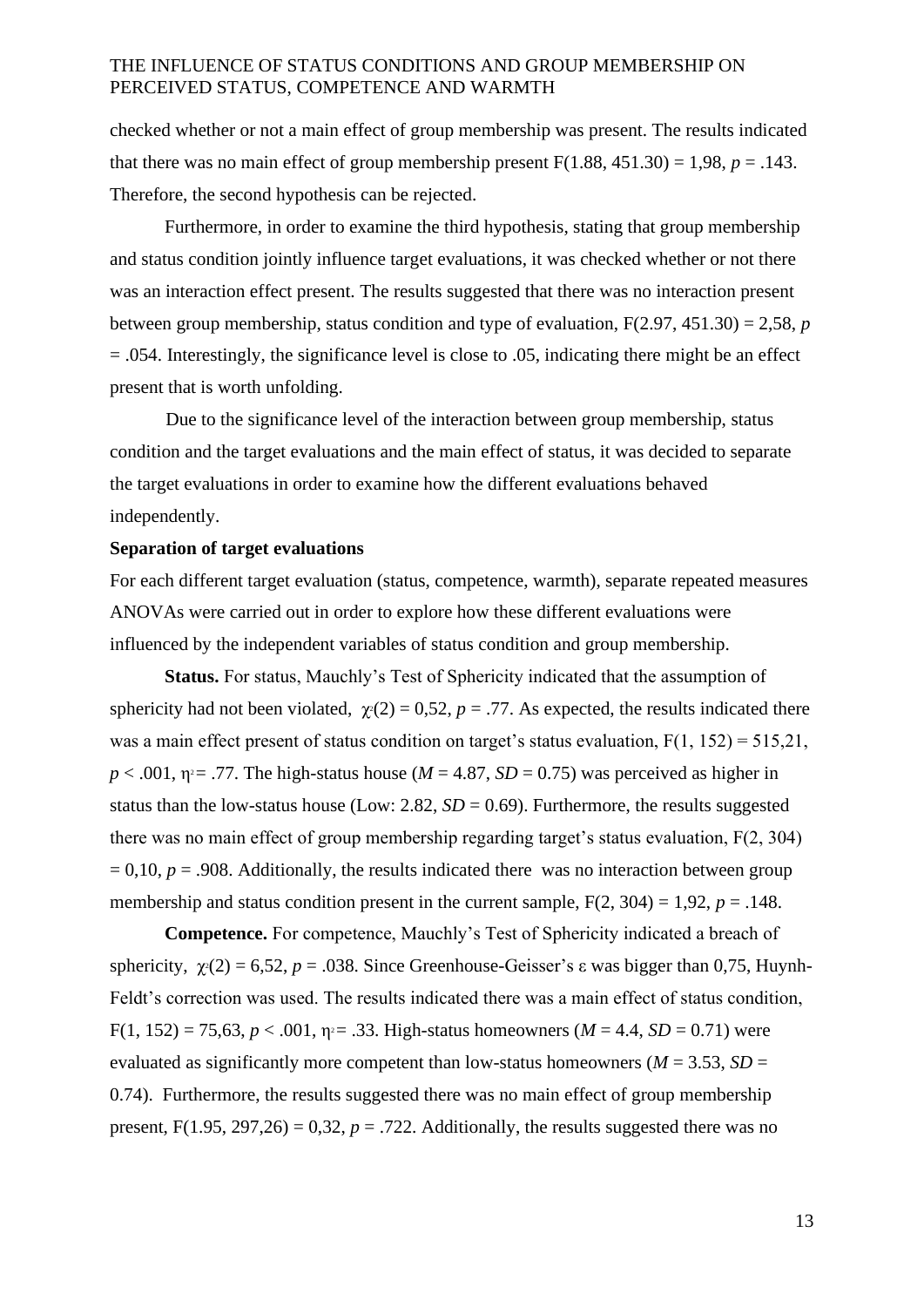interaction effect between group membership and status condition on target's competence evaluation,  $F(1.96, 297.26) = 1.03$ ,  $p = .357$ .

**Warmth.** For warmth, Mauchly's Test of Sphericity indicated that the assumption of sphericity had not been violated,  $\gamma$ <sup>2</sup>(2) = 2,32, *p* = .314. Contrary to the other separate target evaluations, the results suggested there was no main effect of status condition on warmth, F(1,  $152$ ) = 2,53,  $p = .114$ . Interestingly, the results suggested a main effect of group membership on target's warmth evaluation,  $F(2, 304)$ ,  $4,65$ ,  $p = .01$ ,  $\eta = .03$ . The result suggests that the outgroup condition ( $M = 3.70$ ,  $SD = 0.90$ ) is evaluated as less warm than the control ( $M =$ 3.85,  $SD = 0.75$ ) and ingroup ( $M = 3.87$ ,  $SD = 0.93$ ) condition. Furthermore, the results suggested there was no interaction of group membership and status condition on target's warmth evaluation,  $F(2, 304) = 2,29, p = .103$ .

#### **Discussion**

Earlier research has shown that status, group membership and perceived status, competence and warmth can indirectly affect individuals' lives in extensive ways (Cuddy et al., 2009; Pryor et al., 2004; Stephan, & Stephan, 1985). Therefore, the goal of the current study was to further the understanding in how status and group membership influence a homeowner's perceived status, competence and warmth. Since earlier research has focused mainly on the separate influence of status and group membership, this study also aimed to further the understanding of their possible interaction. This was done by carrying out an experiment where status and group membership were manipulated between- and within-participants respectively. Status was manipulated by using different images of a high- or low-status house, while group membership was manipulated by using names representing the in- or outgroup.

The results show that high-status homeowners were perceived as higher in their status and competence than low-status homeowners, this is according to the expectations. Contrary to status and competence, warmth perception was not influenced by which house was owned. This is not according to the expectation. Group membership did not influence perceived status and competence, which is not according to the hypothesis. Interestingly, group membership did influence warmth perception since outgroup homeowners were evaluated as less warm than their ingroup counterparts. This effect is according to the expectations. Additionally, the anonymous homeowner and ingroup homeowner were perceived in a similar fashion, no difference was found between their perceived status, competence and warmth. Furthermore, it was hypothesized that perceived status, competence and warmth would show the same effect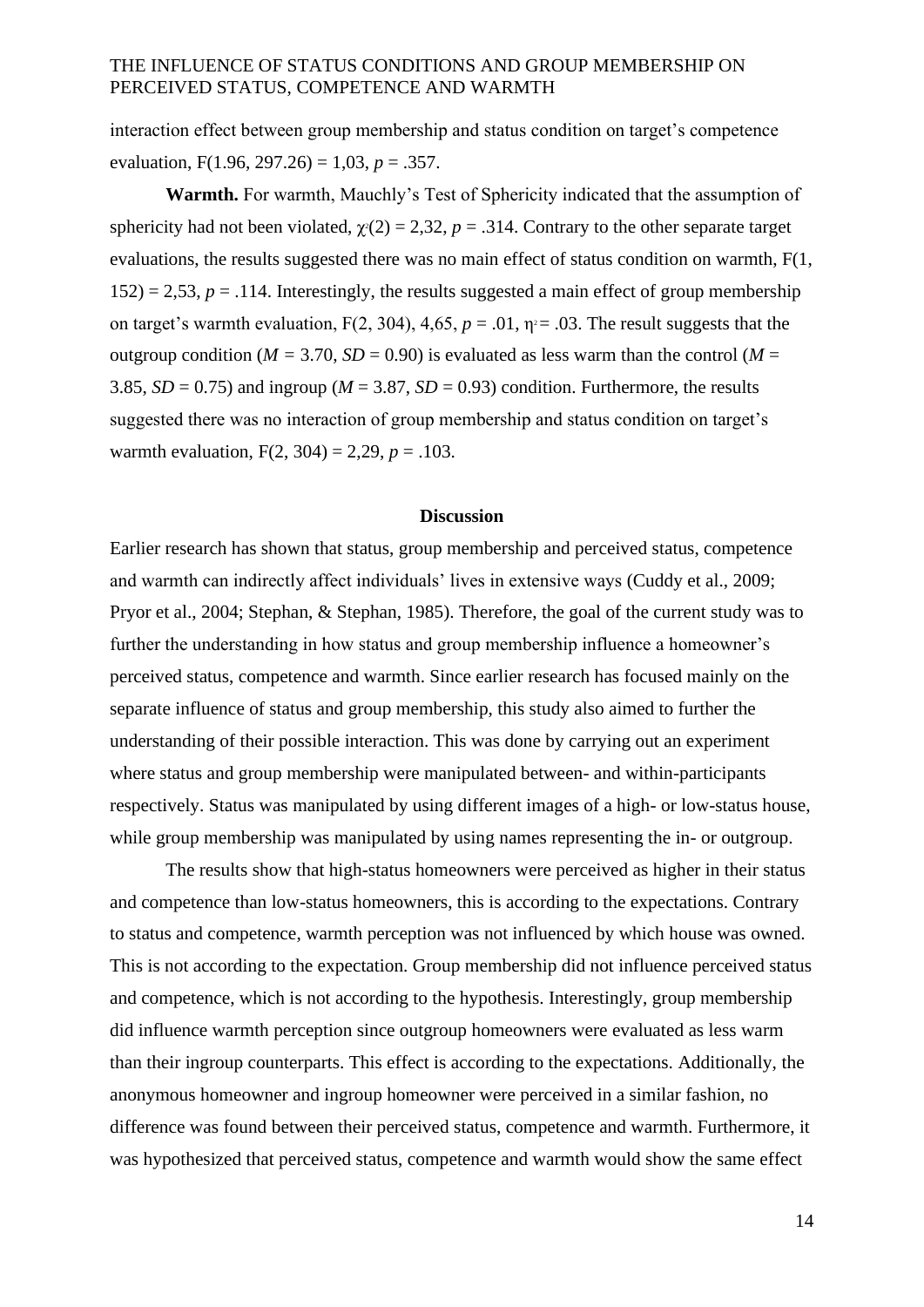as one another in all possible house and group membership pairings. The results show that perceived status, competence and warmth do not in fact show the same effect, which is not according to the expectation. Moreover, the results indicate there is no interaction present between group membership and homeowners' status when looking at perceived status, warmth and competence. This is unlike what was hypothesized.

#### **Alternative explanations**

A possible explanation for warmth not showing a positive relation to homeowner's status might be found in the former's relation with competition. Fiske and colleagues (1999; 2002) have argued that warmth is generally more related to competition between groups than to status, where more competition equals lower warmth perception. In the current study, most of the participants were part of the ingroup, who might have felt a sense of competition between themselves and the outgroup homeowner, resulting in the consistently lower warmth evaluation of the outgroup homeowner. To elaborate on this, it might have been the case that the outgroup homeowner was seen as a threat regardless of which house they owned. Threat can be elicited by perceived competition which enhances negative attitudes towards an outgroup (Riek, Mania, & Gaertner, 2006). Both the high-status outgroup homeowner and low-status outgroup homeowner might have elicited feelings of competition, regardless of the specifics of this competition. For example, the low-status outgroup homeowner could have been seen as competitive since valuable governmental resources such as social welfare might be allocated to them, resulting in less governmental resources left to be allocated to the perceiver. The perceiver might be feeling contempt and thus perceive the outgroup homeowner as less warm (SCM; Fiske, Cuddy, & Glick, 2007). For the high-status outgroup homeowner, one might feel their status, and thus economic success, will result in less of a share for the perceiver, resulting in envy and a low warmth evaluation of the outgroup homeowner (SCM; Fiske, Cuddy, & Glick, 2007). Therefore, the outgroup homeowner might have been consistently evaluated as less warm regardless of which house they were said to live in.

Furthermore, manipulating status by using a generally quantifiable possession (house), could have had more effect on competence evaluation than it had on warmth evaluation. It is argued that competence ratings are generally more quantifiable by assessing one's academic, professional and economic success, making this a more objective matter, contrary to warmth ratings, which are generally believed to be more subjective (Oldmeadow & Fiske, 2010). This might have led to group membership not playing a part in perceived status and perceived

15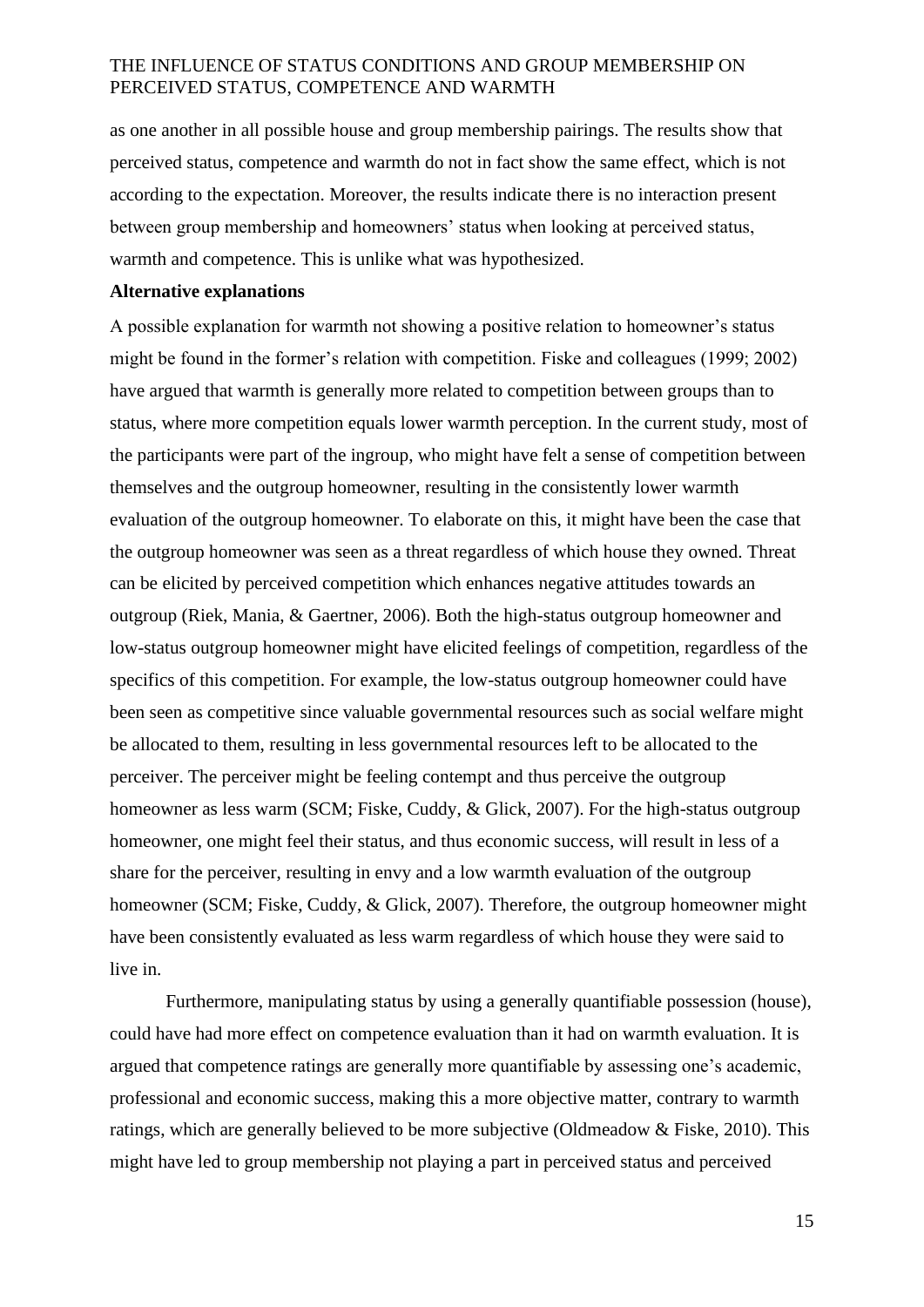competence since participants might have felt they had already reached an extensive assessment of the homeowner's status and competence after judging the house's characteristics. Therefore, the homeowner's group membership might not have been necessary to add to this assessment. Additionally, the influence of group membership on warmth and not the other evaluations, can be explained since group membership and people's attitudes towards a certain group are more of a subjective matter. For example, past experiences with a certain name are different from person to person, resulting in different attitudes per person towards the same group. It can be argued that the influence of objective matters (such as house type) on perceived status and perceived competence is so solid that group membership did not influence the homeowner's evaluation. Additionally, this can insinuate that group membership was only able to affect the homeowner's warmth evaluation, since warmth relies more on subjective matters (Oldmeadow & Fiske, 2007).

#### **Limitations**

Since the current study did not include a diverse participant sample regarding cultural background, it can be argued that the results do not yield a conclusion that can easily be generalised to the whole Dutch population. The current participant sample only included nine people (6%) that did not identify most with a Dutch cultural background, whereas 24,9% of the Dutch population has a different cultural background other than Dutch (CBS, 2021). The sample's inability to adequately reflect Dutch population might have influenced the results of the current study. Since mostly people with a Dutch cultural background participated in the current study, it is possible that this has strengthened the effect of the outgroup homeowner consistently being evaluated as less warm than the ingroup homeowner, regardless of house type. The reason for this might be found in a greater effect of outgroup derogation, since mostly people that were a part of the ingroup participated in the current study. However, Fiske et al. (2002) found that competence and warmth evaluations of different groups were stable across different cultures. This might suggest that cultural background does not play an immense role. Nonetheless, the inability of the sample to correctly reflect the Dutch population should be taken into account when interpreting the current study's results.

Furthermore, it might be argued that the saliency of the homeowner's identity was insufficient. The names which were used might not have been properly noticed by participants which might have led group membership to not be manipulated successfully and thus influencing the results. Future research can tackle this limitation in several ways. First of all, the names can be presented in bold text in order to catch the attention of the participant.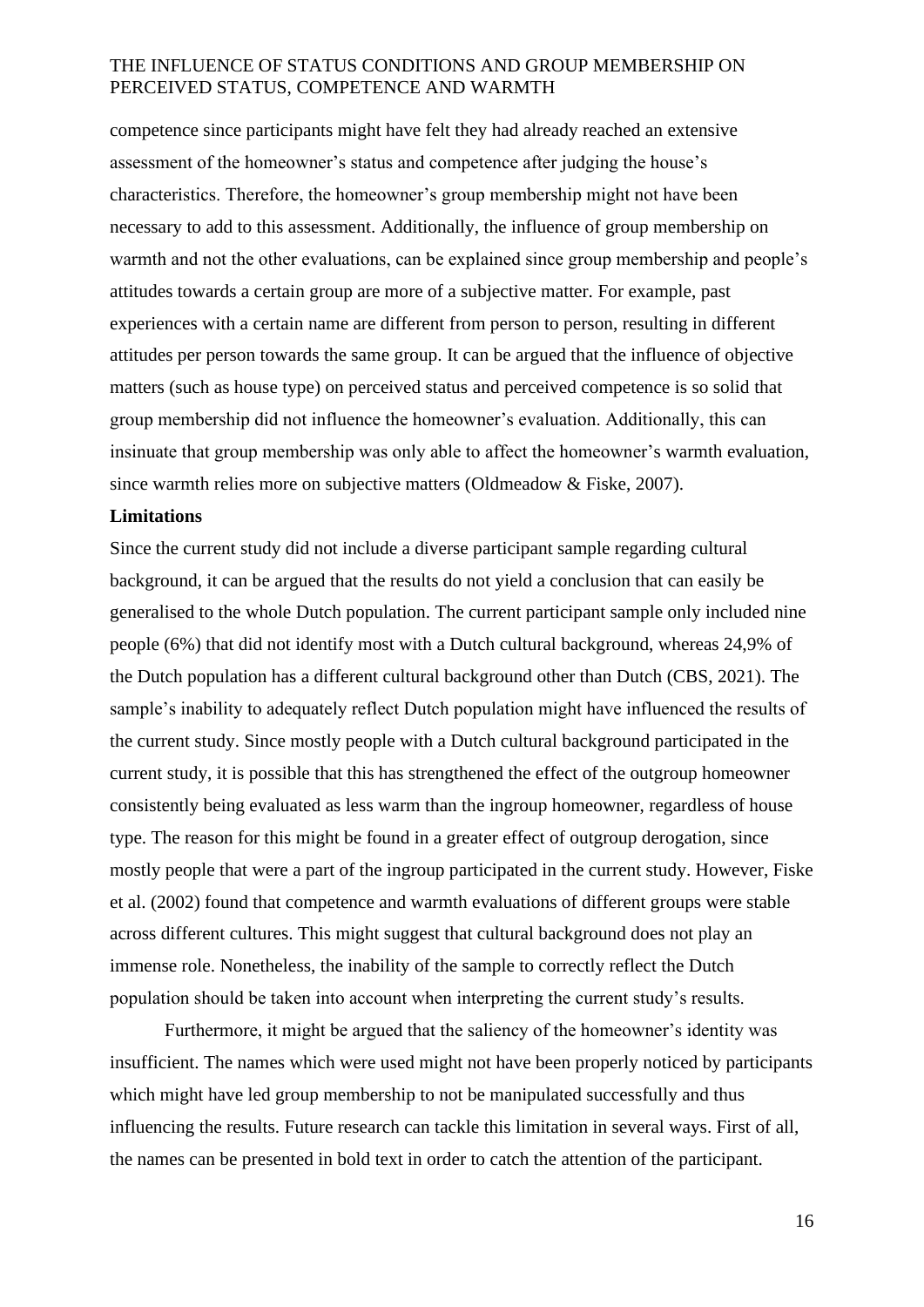Additionally, one might want to add an attention check at the beginning of the study in order to filter out careless participants (Kung, Kwok, & Brown, 2018). However, both of these solutions must be approached carefully, as the former might give away too much of the study's goal, thus influencing participants' answers. The latter might result in participants dropping out of the experiment which will lead to less responses. Future research should consider both options and decide which of these might be the best fit for that particular future study.

#### **Implications**

Most importantly, the fact that an outgroup homeowner is structurally evaluated as less warm in comparison to an ingroup homeowner, regardless of their house, might suggest that the outgroup is structurally seen as competition to the perceiver (BIAS map; Cuddy, Fiske, & Glick, 2008). According to the BIAS map, competition elicits active harm, which might suggest that outgroup members are actively harmed by ingroup members, resulting in an increase of negative behaviour towards outgroup members, possibly through outgroup derogation. Being actively harmed can eventually lead to more inequality in society and lower social and economic welfare for the outgroup, resulting in more criminality, homelessness and mental issues (Byrne, Henwood, & Orlando, 2021; Hagan & Peterson, 1995; Pickett & Wilkinson, 2010). This negatively impacts society and is therefore undesirable.

Additionally, status does not influence a homeowner's warmth evaluation but group membership does. What does this tell us about how society might treat people based on their status or presumed group membership? The results raise ample new questions to be considered regarding the specifics of group membership's influence on warmth evaluation. For example, does a similar effect occur for other outgroups as well, or is the current effect isolated to the current outgroup? Moreover, in the current study, the manipulation of status by house type did not influence the homeowners' warmth evaluation. This might indicate that more factors play a role in warmth evaluation. In order to reach more understanding in how and by what factors warmth evaluation is influenced, future research is desirable.

Furthermore, in the current study, both the anonymous homeowner and ingroup homeowner were evaluated similarly regarding perceived status, competence and warmth. This suggests evidence for the earlier assumption that homeownership by an ingroup member is more salient in the current sample than homeownership by an outgroup member.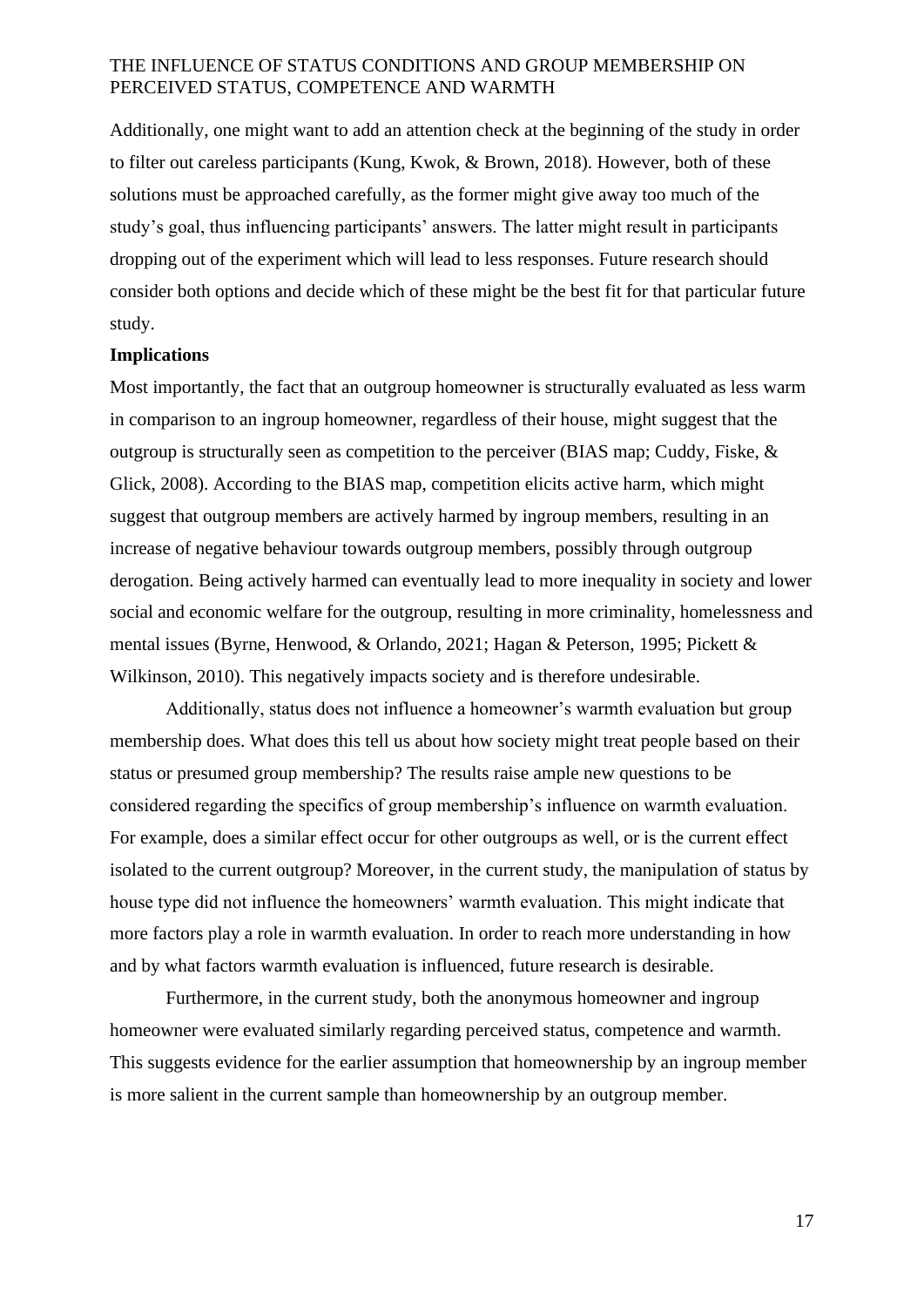#### **Future directions**

Future research can start to look into what happens to the different evaluations when status is made more ambiguous and subjective instead of quantifiable and objective such as in the current study. For example, instead of a low- and high-status house, middle class houses can be used to induce a more ambiguous status condition. Additionally, different job positions can be used as status indicators since different jobs may carry a different kind of status. Expanding on research in this way can provide us with more understanding of the extent to which status influences competence and warmth evaluations. It can provide insight into what kind of and at what point status stimuli play a significant role in these kinds of evaluations. These results can then be translated and applied to the real world.

Furthermore, one can also think about adding to the homeowner's profile. Currently, either an ingroup or an outgroup name were used, but one might think a more elaborate homeowner identity could influence the results. In future research for example, a combination of faces and names can be used. Gaither et al. (2016) found that racially ambiguous faces make social categorization harder. In the future, it might be researched how pairing racially ambiguous and racially unambiguous names with racially ambiguous and racially ambiguous faces in order to see how social categorization and its difficulty influences a homeowner's evaluation. This will provide further insight in how social categorization might influence people's behaviour in the real world. Additionally, it might be interesting to include different kinds of outgroups in future research. That way, it can be researched whether the same effect occurs for different outgroups or that the current effect is a result of the particular identity of the current outgroup. This might provide insight and clarification on whether or not outgroup derogation plays a part in this effect.

Moreover, since perceived competition is a part of the SCM and might have played a role in the current study, it might be desirable to include this measure in future research. For future research, it might be interesting to include different kinds of contexts, consisting of various degrees of competition, in order to explore whether or not the current results hold up in these different contexts. Different contexts might include professional contexts, such as job competition, or leisurely contexts, such as sports. Adding to literature in this way will ensure the expansion of knowledge regarding the effects of competition and its influence on people's behaviour. This will provide valuable directions for future interventions and social policies in order to strive for more equality.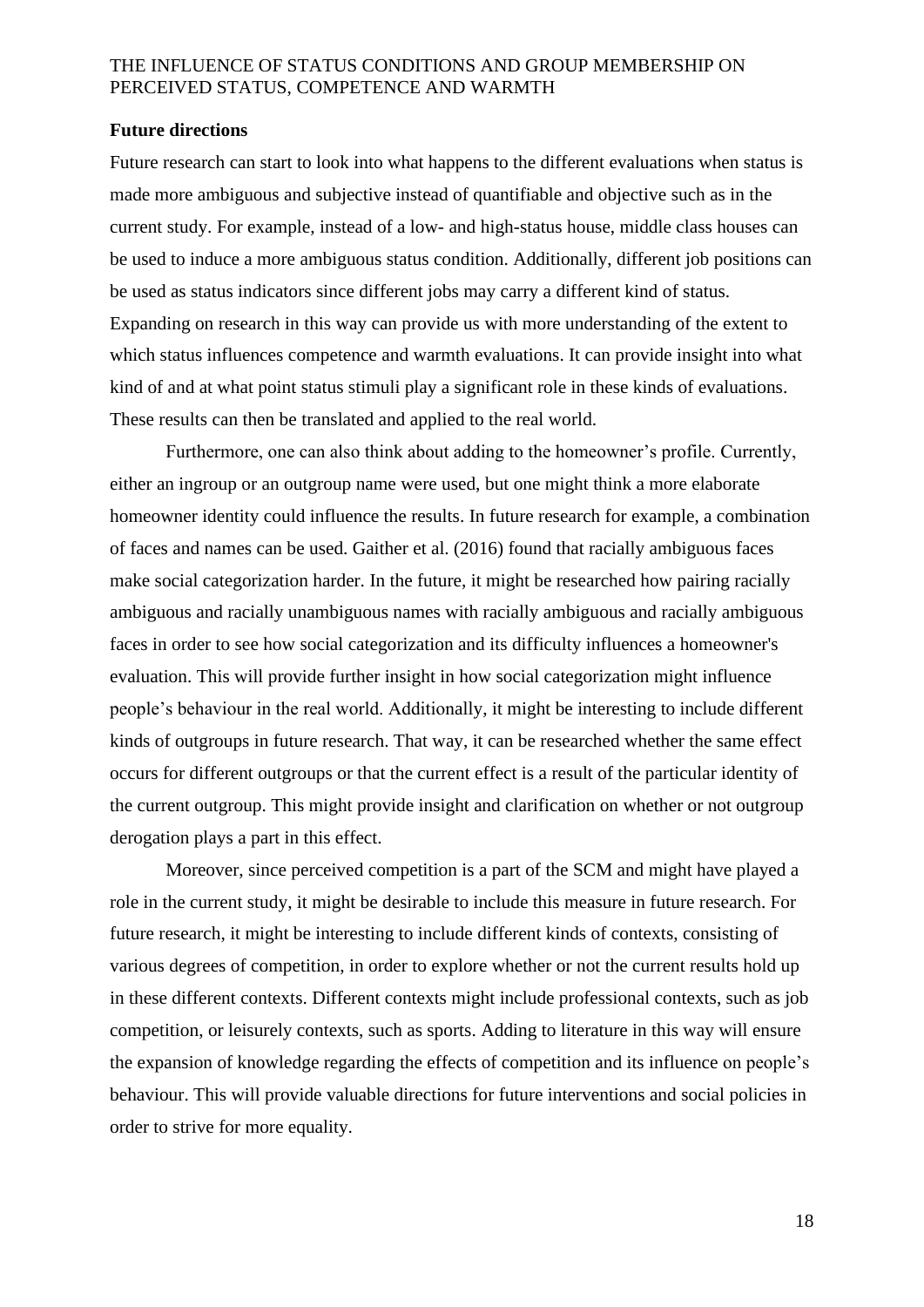# **Conclusion**

The current study shows that a homeowner's house influences their perceived status and competence, but not their warmth. A high-status house led to a higher perceived status and competence evaluation for the homeowner, while this effect was not present for their perceived warmth. Additionally, group membership influences homeowner's perceived warmth, but not their perceived status and competence. Outgroup membership structurally led to lower perceived warmth. Future research should consider expanding on this effect, particularly on the influence of different competition contexts.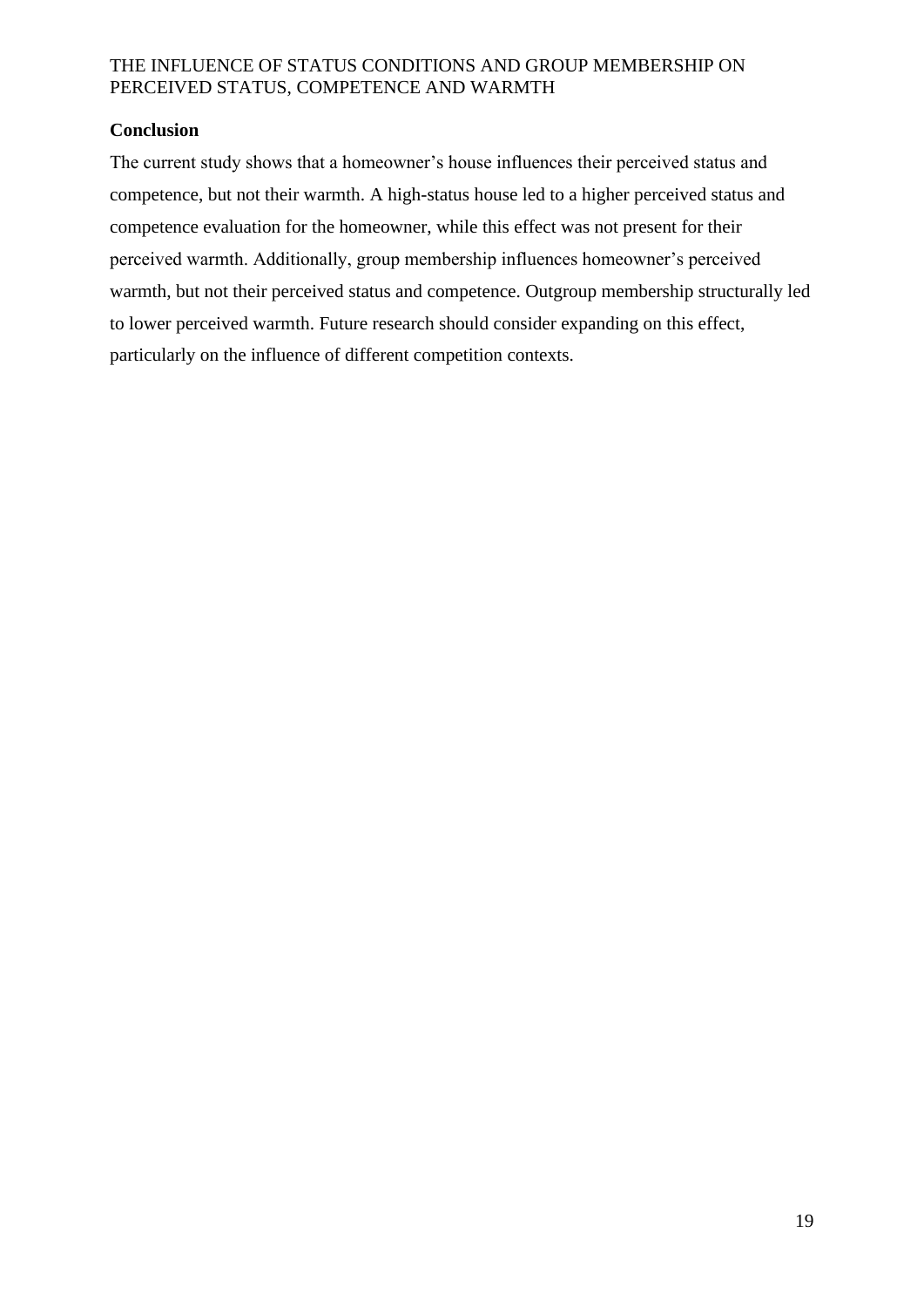#### References

- Abele, A. E., Ellemers, N., Fiske, S. T., Koch, A., & Yzerbyt, V. (2020). Navigating the social world: Toward an integrated framework for evaluating self, individuals, and groups. *Psychological Review*. doi:10.1037/rev0000262
- Andriessen, I., Nievers, E., Dagevos, J., & Faulk, L. (2012). Ethnic discrimination in the Dutch labor market: Its relationship with job characteristics and multiple group membership. *Work and Occupations, 39*(3), 237-269. doi:10.1177/0730888412444783
- Bodenhausen, G. V., Kang, S. K., & Peery, D. (2012). *Social categorization and the perception of social groups.* The Sage Handbook of Social Cognition, 318-336.
- Bryant-Davis, T., Adams, T., Alejandre, A., & Gray, A. A. (2017). The trauma lens of police violence against racial and ethnic minorities. *Journal of Social Issues*, *73*(4), 852-871. doi:10.1111/josi.12251
- Byrne, T. H., Henwood, B. F., & Orlando, A. W. (2021). A rising tide drowns unstable boats: How inequality creates homelessness. *The ANNALS of the American Academy of Political and Social Science*, *693*(1), 28-45.
- Centraal Bureau voor Statistiek. (2021). *Dossier Asiel, migratie en integratie*. Derived from https://www.cbs.nl/nl-nl/dossier/dossier-asiel-migratie-en-integratie/hoeveel-mensen-meteen-migratieachtergrond-wonen-in-nederland-
- Cuddy, A. J., Fiske, S. T., & Glick, P. (2008). Warmth and competence as universal dimensions of social perception: The stereotype content model and the BIAS map. *Advances in Experimental Social Psychology*, *40*, 61-149. doi:10.1016/S0065-2601(07)00002-0
- Cuddy, A. J., Fiske, S. T., Kwan, V. S., Glick, P., Demoulin, S., Leyens, J. P., ... & Htun, T. T. (2009). Stereotype content model across cultures: Towards universal similarities and some differences. *British Journal of Social Psychology*, *48*(1), 1-33. doi:10.1348/014466608X314935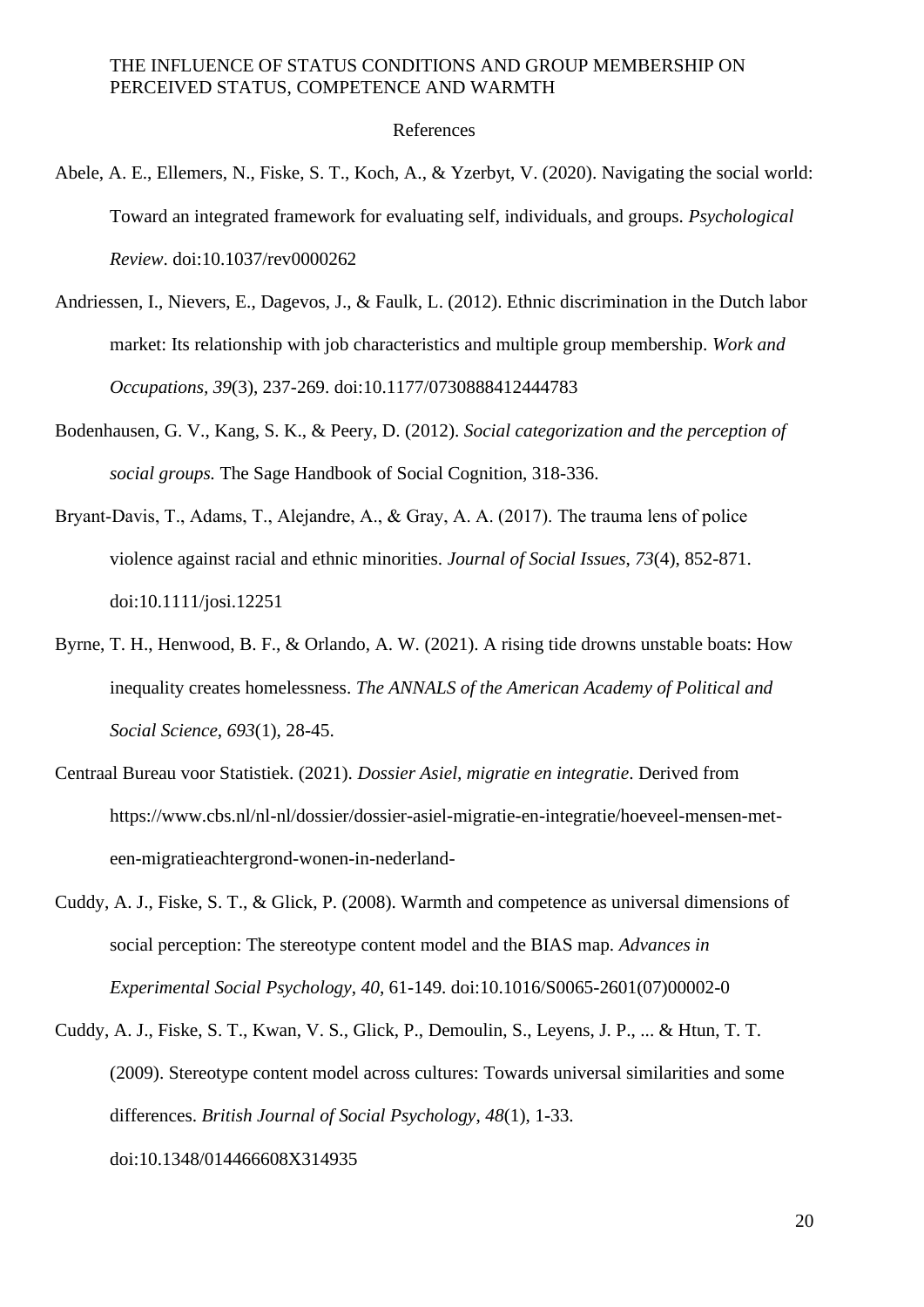- Dijker, A. J. (1987). Emotional reactions to ethnic minorities. *European Journal of Social Psychology*, *17*(3), 305-325. doi:10.1002/ejsp.2420170306
- Dijker, A. J., Koomen, W., van den Heuvel, H., & Frijda, N. H. (1996). Perceived antecedents of emotional reactions in inter‐ethnic relations. *British Journal of Social Psychology*, *35*(2), 313- 329. doi:10.1111/j.2044-8309.1996.tb01100.x
- Everett, J. A., Faber, N. S., & Crockett, M. (2015). Preferences and beliefs in ingroup favoritism. *Frontiers in Behavioral Neuroscience*, *9*, 15. doi:10.3389/fnbeh.2015.00015
- Fiske, S. T. (2018). Stereotype content: Warmth and competence endure. *Current Directions in Psychological Science*, *27*(2), 67-73. doi:10.1177/0963721417738825
- Fiske, S. T., Cuddy, A. J., & Glick, P. (2007). Universal dimensions of social cognition: Warmth and competence. *Trends in Cognitive Sciences, 11*(2), 77-83. doi:10.1016/j.tics.2006.11.005
- Fiske, S. T., Cuddy, A. J., Glick, P., & Xu, J. (2002). A model of (often mixed) stereotype content: competence and warmth respectively follow from perceived status and competition. *Journal of Personality and Social Psychology*, *82*(6), 878. doi:10.1037//0022-3514.82.6.878
- Fiske, S. T., Xu, J., Cuddy, A. C., & Glick, P. (1999). (Dis)respecting versus (dis)liking: Status and interdependence predict ambivalent stereotypes of competence and warmth. *Journal of Social Issues, 55*, 473–489.
- Gaither, S. E., Pauker, K., Slepian, M. L., & Sommers, S. R. (2016). Social belonging motivates categorization of racially ambiguous faces. *Social cognition*, *34*(2), 97-118. doi:10.1521/soco.2016.34.2.97
- Hack, T., Goodwin, S. A., & Fiske, S. T. (2013). Warmth trumps competence in evaluations of both ingroup and outgroup. *International Journal of Science, Commerce and Humanities*, *1*(6), 99.
- Hagan, J. , & Peterson, R. (1995). *Introduction. In J. Hagan, & R. Peterson (Eds.), Crime and inequality* (pp. 1–13). Stanford: Stanford University Press.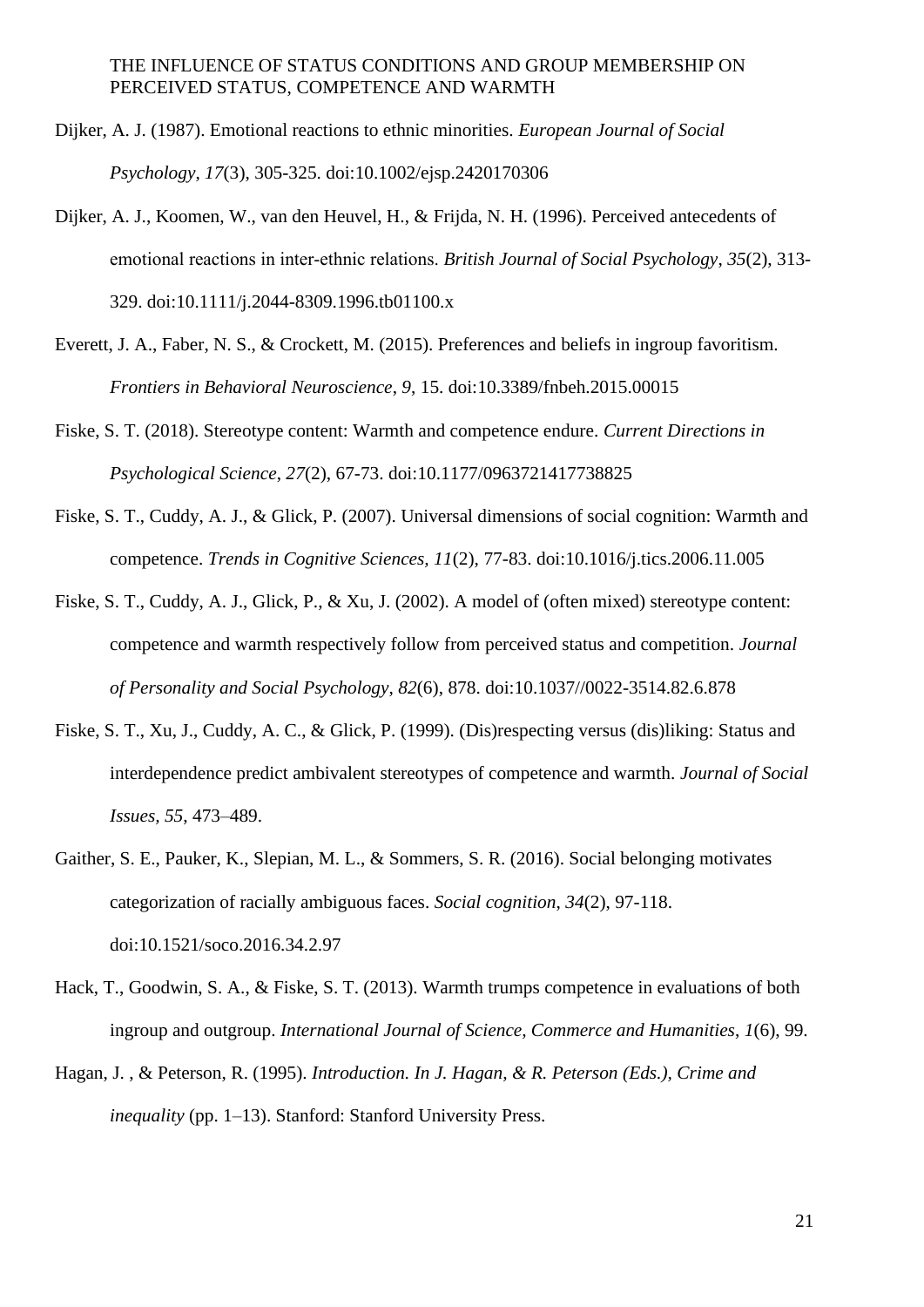- Henrich, N., & Henrich, J. P. (2007). *Why humans cooperate: A cultural and evolutionary explanation*. Oxford University Press.
- Kasof, J. (1993). Sex bias in the naming of stimulus persons. *Psychological Bulletin, 113*, 140–163. doi:10.1037/0033-2909.113.1.140
- Kung, F. Y., Kwok, N., & Brown, D. J. (2018). Are attention check questions a threat to scale validity?. *Applied Psychology*, *67*(2), 264-283. doi:10.1111/apps.12108
- Lazos, S. R. (2012). Are student teaching evaluations holding back women and minorities. *Presumed Incompetent: The Intersections of Race and Class for Women in Academia,* 164-185.
- Lee, T. L., & Fiske, S. T. (2006). Not an outgroup, not yet an ingroup: Immigrants in the stereotype content model. *International Journal of Intercultural Relations, 30*(6), 751-768. doi:10.1016/j.ijintrel.2006.06.005
- McGinnity, F., & Lunn, P. D. (2011). Measuring discrimination facing ethnic minority job applicants: an Irish experiment. *Work, Employment and Society, 25*(4), 693-708. doi: 10.1177/0950017011419722
- Oldmeadow, J., & Fiske, S. T. (2007). System‐justifying ideologies moderate status= competence stereotypes: Roles for belief in a just world and social dominance orientation. *European Journal of Social Psychology*, *37*(6), 1135-1148. doi:10.1002/ejsp.428
- Oldmeadow, J. A., & Fiske, S. T. (2010). Social status and the pursuit of positive social identity: Systematic domains of intergroup differentiation and discrimination for high-and low-status groups. *Group Processes & Intergroup Relations*, *13*(4), 425-444.
- Pickett, K. E., & Wilkinson, R. G. (2010). Inequality: an underacknowledged source of mental illness and distress. *The British Journal of Psychiatry, 197*(6), 426-428.
- Pryor, J. B., Reeder, G. D., Yeadon, C., & Hesson-McInnis, M. (2004). A dual-process model of reactions to perceived stigma. *Journal of Personality and Social Psychology, 87*, 436-452. doi:10.1037/0022-3514.87.4.436